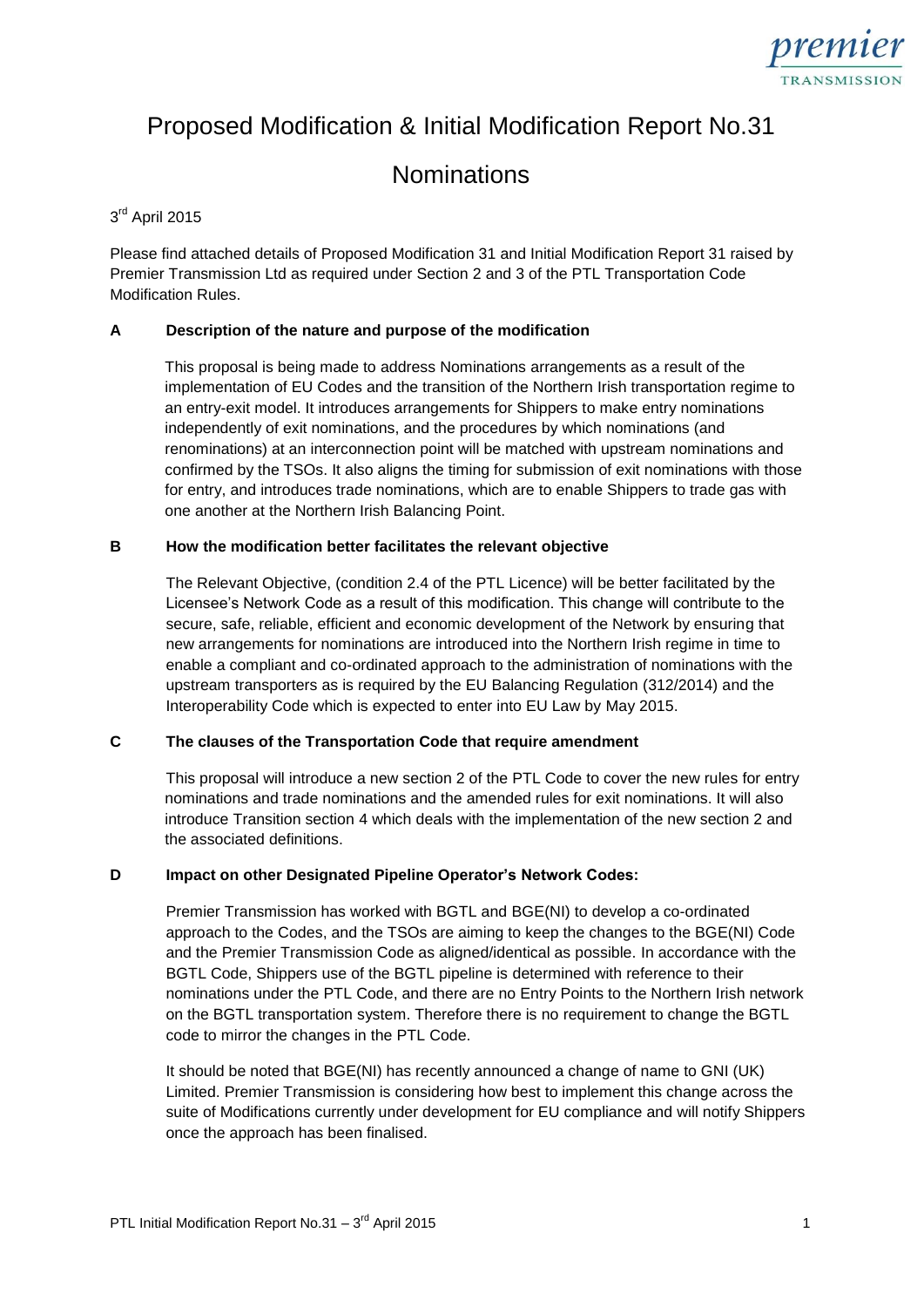# **E The date proposed for implementation**

PTL suggests that the proposed implementation date is 1<sup>st</sup> July 2015

# **F How to Respond**

Please send responses no later than 5<sup>th</sup> May 2015 to:

Stephen English: Stephen.English@mutual-energy,com

Premier Transmission Limited First Floor, The Arena Building 85 Ormeau Road Belfast BT7 1SH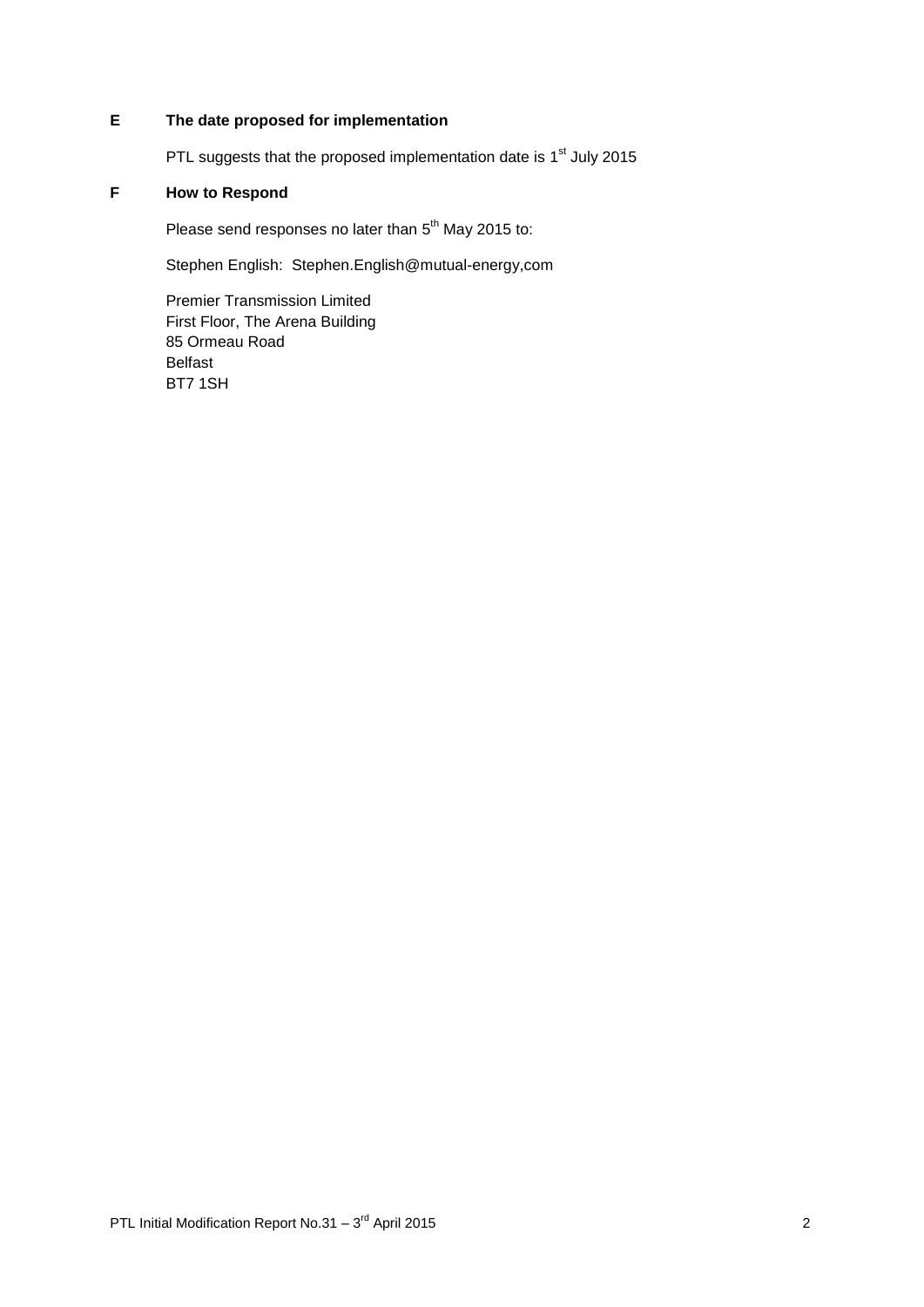# **G. Further Information on the Modification Proposal**

# **Introduction**

The text of this proposal has been developed following Industry Consultation on the draft Business Rules published on 3rd November 2014.

For IP Nominations, the text covers all the items in the Business Rules including the new concepts of double sided and single sided nominations, and the matching of IP nominations by the Adjacent Transporters (as opposed to the Moffat Agent which currently performs nominations matching). The rules and timings for submission of nominations are in line with those stated in the Business Rules and the legal text also includes some sections to reflect the contractual framework as between the Adjacent Transporters at an IP.

For Exit Nominations, again the text is in line with the Business Rules, including modifications to the original text to provide for separate exit nominations, to align the timings for exit nominations with those for IPs, to remove interruptible nominations and to simplify the VRF rules so that they only apply at IP Exit Points.

Since the Business Rules were produced, in light of there being no Shipper demand for VRF by overnomination, the TSOs have decided not to include this service (more detail is provided below).

The PTL Code text currently contains rules concerning the amendment of nominations where it is necessary to enable PTL to submit an acceptable Operational Profile Notice to BGE(UK) (the PTL Daily Profile). These have been slightly modified to reflect the entry-exit model (more detail below).

For Trade Nominations, the legal text is in line with the Business Rules with the exception of one issue concerning third parties (see below).

# **Developments from the Business Rules**

# **1. VRF IP Exit Nominations and VRF Interruption**

As previously stated in Code Modification Proposal 29, the TSOs have concluded that VRF capacity at IPs shall be offered day ahead. However, since no Shippers indicated a requirement for it, at present VRF by within day over-nomination shall not be offered. This simplifies the VRF interruption process as well as the VRF nominations procedures.

Under the proposed text in this Code Modification Proposal, VRF IP Exit Nominations are subject to the same rules as forward flow IP Entry Nominations for submission, matching and rejection. Where it is necessary to interrupt VRF flows, the EU requirements are that interruption should be in order of contractual timestamp. The TSOs have concluded that since the VRF IP Exit Capacity is sold in a day-ahead auction, all VRF capacity effectively has the same contractual timestamp. Therefore any reductions of VRF Capacity, if required, would be made on a pro-rata basis. This is reflected in the proposed legal text (section 2.7.11 – 2.7.13).

# **2. Amendment of Nominations for an acceptable PTL Daily Profile**

The PTL Code currently contains rules to enable PTL to modify Shippers nominations where it is necessary to enable PTL to submit an acceptable PTL Daily Profile to BGE(UK). These rules will now apply in relation to IP Nominations (as opposed to nominations in respect of an exit point under the point-to-point Code). Some minor amendments have been made to the legal text to introduce clearer definitions of Eligible Renominations and the Direction of Change and integrate the approach into the new IP Nomination arrangements, but the principles of nominations curtailment in this circumstance remain otherwise as they were previously, since PTL will be subject to the same restrictions in relation to the submission of its Daily Profile to BGE(UK) as it is currently.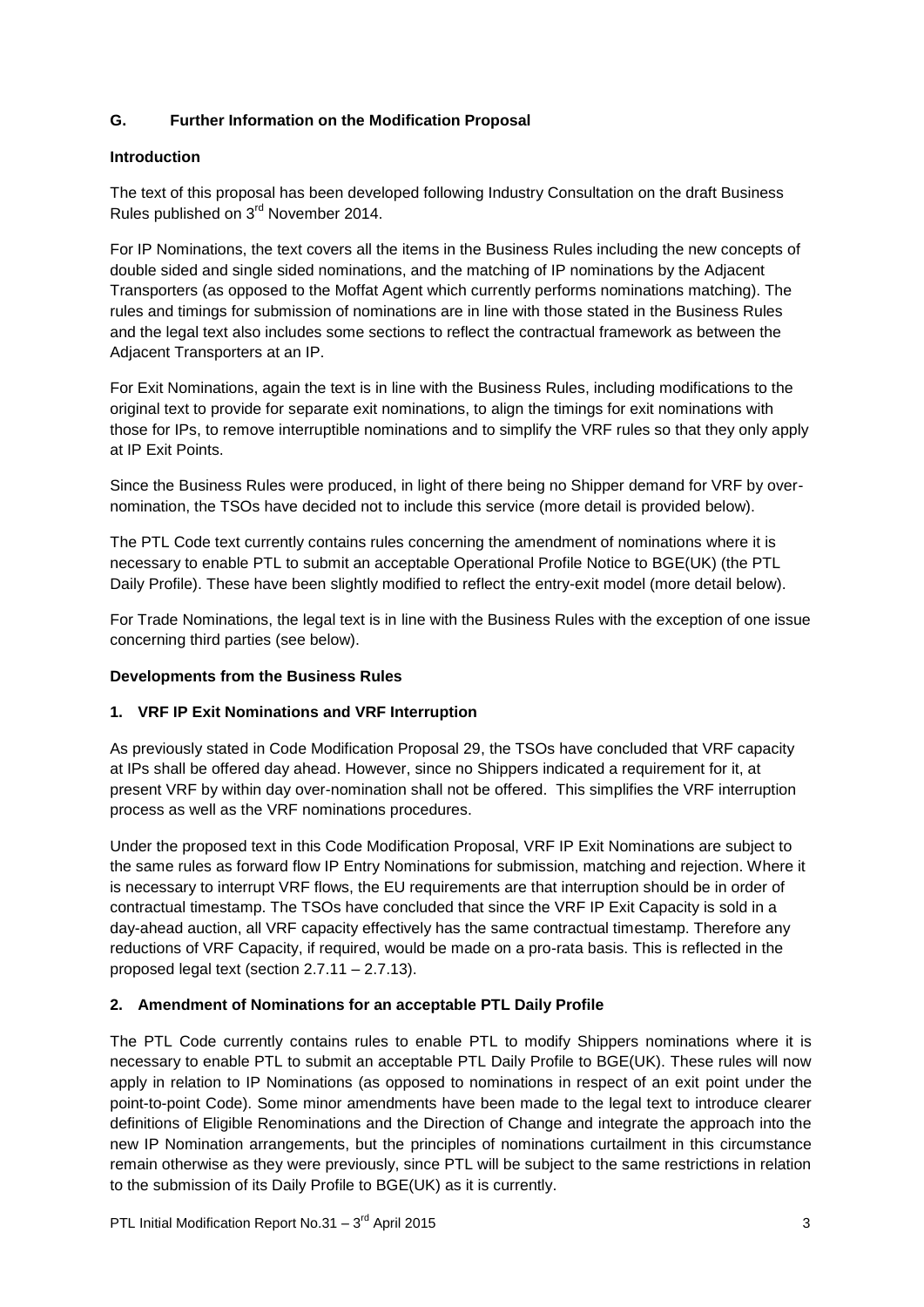# **3. Modified Balancing Charge definition**

Current code rules in relation to power station nominations provide an exception to the requirement to nominate in advance of an unforeseen 'ramp-up'. The TSOs consider it is appropriate to retain these rules, hence their inclusion in section 2.10.2 (a). In addition where this applies after the latest time for renominations (so that Shippers are unable to renominate even after the event) the balancing charges are amended for the relevant Shippers accordingly such that any imbalance is cashed out at SAP regardless of the level of balancing tolerance. This exception has also been retained in section 2.10.2(b) although a new term has been introduced to describe the outcome ("Modified Balancing Charge"). This is because the TSOs have not yet completed the revisions to the Balancing section of the Code, and so cannot accurately reference the relevant terms. However the TSOs intend to maintain the principles of this exception, when the Balancing section of the Code is amended in a forthcoming Code Modification Proposal.

# **4. Section 6 (Capacity Reduction and Emergencies)**

As noted in Modification Proposal 29 (CAM and changes for Entry Exit), it is necessary to update section 6 to reflect the new nominations arrangements in particular, and most of the amendments will rely on terms and processes introduced in this Code Modification Proposal. The TSOs are working on the changes required for section 6 and will publish them as part of a separate Code Modification Proposal.

# **5. Cessation of the Moffat Agent Arrangements**

The Moffat Agent Agreement will no longer be required once the new arrangements for matching nominations and the Operational Balancing Agreement (under which Shippers allocations shall equal their nominations) are in place. This Code Modification Proposal therefore contains terms in section T4 to bring the application of the Moffat Agent arrangements within the PTL Code to an end. It should be noted that this section contains a reference to the T2 Implementation Date (at which point the revised section 17 shall apply) and is therefore dependent on the implementation of Code Modification 29.

#### **6. Trade Nominations**

The legal text in relation to Trade Nominations is in line with the Business Rules except that it does not explicitly provide for third parties to submit Trade Nominations on behalf of a Shipper. The TSOs do intend to provide for third party agents to act on behalf of Shippers, but will provide for this in a separate section of the Code (potentially section 20). This is because the role of agents is likely to be wider than simply for the provision of Trade Nominations and so it will be more appropriate to cover it in one section of the Code.

#### **7. Legal Text**

Please find below the full legal text for this Code Modification Proposal, set out in the following order:

|                                                      | Page |
|------------------------------------------------------|------|
| • Section $2 - new text$                             | 5    |
| • Section $T4$ – new text                            | つつ   |
| • Appendix $1$ – additions, deletions and amendments | 24   |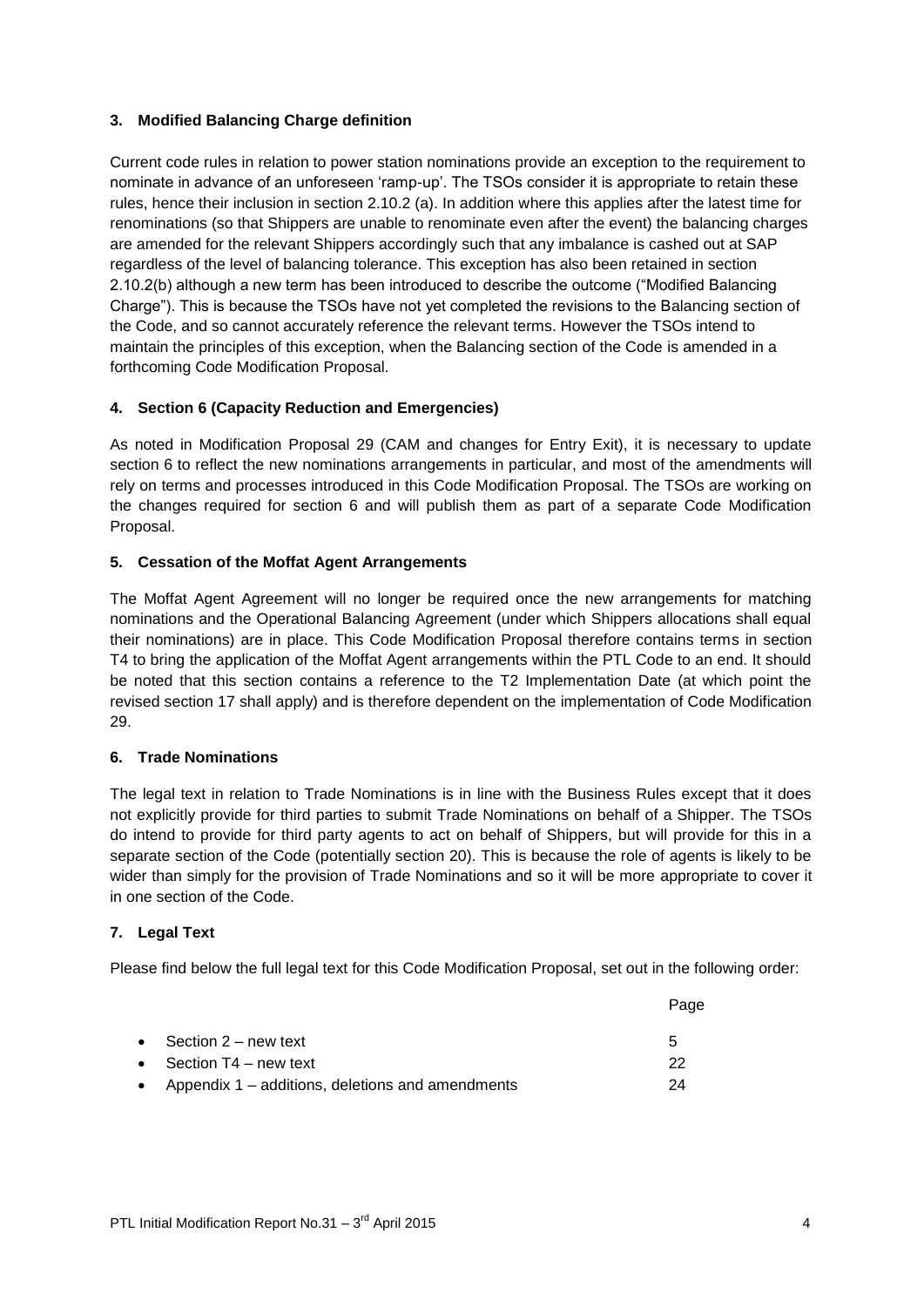*Replace section 2 with this modified section 2 to read as follows:*

#### **2. NOMINATIONS**

#### **2.1 Introduction**

- 2.1.1 A Shipper shall nominate to Premier Transmission in accordance with this section 2 the quantities of gas which it wishes to deliver to and offtake from the Transportation System on a Day.
- 2.1.2 A Shipper is permitted to renominate quantities of gas to Premier Transmission in accordance with this section 2 as the Shipper's requirements change.
- 2.1.3 In order to deliver gas to or offtake gas at an IP, a Shipper is required to submit a Nomination in respect of that IP.
- 2.1.4 In order to offtake gas at an Exit Point, a Shipper is required to submit a Nomination in respect of that Exit Point.
- 2.1.5 In order to transfer gas to another Shipper at the Trading Point, a Shipper is required to submit a Trade Nomination in respect of the Trading Point.

#### **2.2 Nominations - General**

- 2.2.1 In this Code:
	- (a) a **"Nomination"** is a nomination by a Shipper to Premier Transmission in respect of a quantity of gas to be delivered to or offtaken from the Transportation System;
	- (b) a **"Renomination"** is a Nomination which revises an earlier Nomination (including a Renomination) in accordance with sections 2.5.8 to 2.5.15 and 2.9.8 to 2.9.15;
	- (c) a **"Nomination Quantity"** is the quantity nominated for delivery to or offtake from the Transportation System in a particular Nomination or Renomination;
	- (d) the **"Nominated Quantity"** is the Nomination Quantity in each of a Shipper's Nominations or Renominations prevailing at the end of the Gas Flow Day, and **"Nominated Quantities"** shall be construed accordingly.
- 2.2.2 For the avoidance of doubt, in this Code, as the context requires, references to Nominations include IP Nominations, IP Renominations, Exit Nominations and Exit Renominations, but do not include Trade Nominations.
- 2.2.3 For the purposes of this Code, a Nomination is made by a Shipper where the Shipper has submitted a Nomination which has been confirmed or is deemed to be confirmed by Premier Transmission in accordance with this section 2.
- 2.2.4 References in this Code to a Nomination **"prevailing"** at any time before or during the Gas Flow Day are to a Nomination as revised (in accordance with this section 2) up to that time.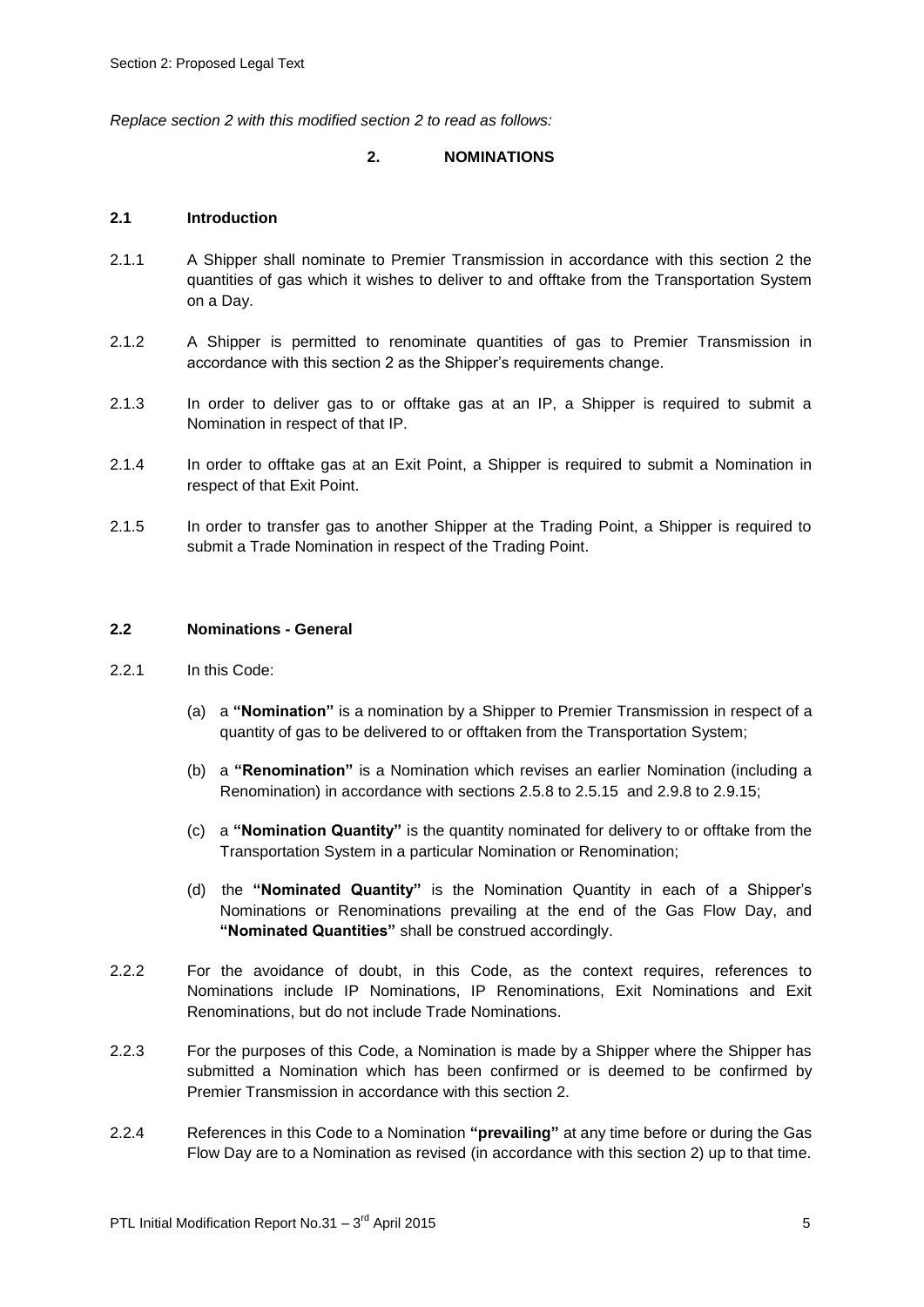- 2.2.5 For the purposes of this Code it shall be assumed that any change in the rate of delivery of gas to or offtake from the Transportation System by a Shipper shall occur on the hour (the **"Hour Bar")**.
- 2.2.6 A Shipper shall always use its reasonable endeavours to submit accurate Nominations for the quantities in which and rates and times at which it intends or expects to deliver gas to or offtake gas from the Transportation System each Day.
- 2.2.7 Any Nomination, Trade Nomination, communication or notification required to be made, submitted or given by a Party under this section 2 shall be made, submitted or given using Aligne and shall be an Aligne Communication for the purposes of this Code.

#### **2.3 IP Nominations - General**

- 2.3.1 A Shipper may submit Nominations in respect of an IP provided that it has an IP Registration in respect of the relevant IP.
- 2.3.2 In this Code:
	- (a) **"IP Nomination"** refers to either an IP Entry Nomination or a VRF IP Exit Nomination;
	- (b) **"IP Entry Nomination"** means a Nomination for a quantity of gas flow at an IP in the Forward Flow Direction;
	- (c) **"VRF IP Exit Nomination"** means a Nomination for a quantity of gas flow at an IP in the Reverse Flow Direction;
	- (d) **"IP Renomination"** means an IP Nomination that revises an earlier IP Nomination (including an IP Renomination);
	- (e) **"IP Entry Renomination"** means an IP Entry Nomination that revises an earlier IP Entry Nomination (including an IP Entry Renomination);
	- (f) **"VRF IP Exit Renomination"** means a VRF IP Exit Renomination that revises an earlier VRF IP Exit Nomination (including a VRF IP Exit Renomination);
	- (g) **"IP Nomination Quantity"** is the quantity nominated for delivery to or offtake at an IP in a particular IP Nomination or IP Renomination.

#### **2.4 Double-Sided and Single-Sided IP Nominations**

- 2.4.1 The provisions in sections 2.4.2 to 2.4.9 also apply to IP Renominations and references in those sections to IP Nominations include IP Renominations.
- 2.4.2 A **"Counterparty Shipper"** is a corresponding shipper on the Interconnected System which is to deliver to or offtake gas from the Interconnected System at an IP pursuant to the Adjacent Transporter's Rulebook; and a nomination submitted by a Counterparty Shipper to the Adjacent Transporter is a **"Counterparty IP Nomination"** and **"Counterparty IP Renomination"** shall be construed accordingly.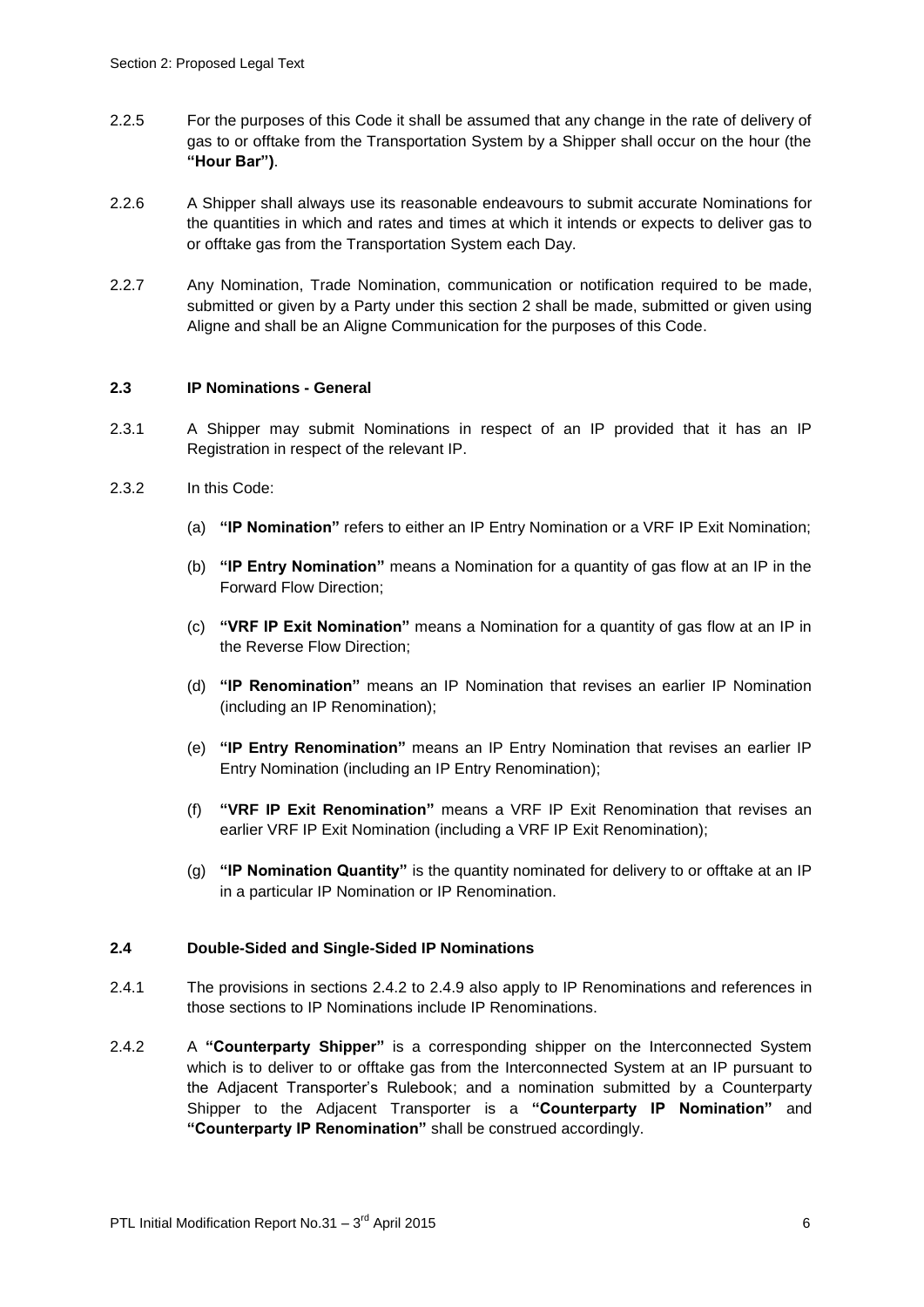- 2.4.3 References in this section 2 to **"corresponding"** mean that the Shipper identifies the Counterparty Shipper in its IP Nomination and the Counterparty Shipper identifies the Shipper in its Counterparty IP Nomination.
- 2.4.4 A Shipper submitting an IP Nomination may have one or more Counterparty Shippers.
- 2.4.5 A Shipper and a Counterparty Shipper may be the same legal entity.
- 2.4.6 A Shipper must submit separate IP Nominations in respect of each of its' Counterparty Shippers (including where the Shipper is the Counterparty Shipper) for a Day and Flow Direction.
- 2.4.7 For the purposes of this section 2, an IP Nomination is either:
	- (a) **"Double-Sided"** where an IP Nomination is submitted by a Shipper to Premier Transmission and a separate corresponding Counterparty IP Nomination is submitted by the Counterparty Shipper to the Adjacent Transporter; or
	- (b) **"Single-Sided"** where it is submitted by a Shipper by way of a single communication to the Adjacent Transporter;

and references to Double-Sided or Single-Sided IP Nominations shall be construed accordingly.

- 2.4.8 A Single-Sided IP Nomination operates both as an IP Nomination under this Code and as a corresponding Counterparty IP Nomination submitted by that Shipper as a Counterparty Shipper under the Adjacent Transporter's Rulebook.
- 2.4.9 For the avoidance of doubt:
	- (a) for a Single-Sided IP Nomination, the Shipper and Counterparty Shipper must be the same legal entity; and
	- (b) for a Double-Sided IP Nomination, the Shipper and Counterparty Shipper may be the same legal entity or they may be different legal entities.

#### **2.5 Content, Timing and Submission of IP Nominations and IP Renominations**

#### **Content and Timing of IP Nominations**

.

- 2.5.1 An IP Nomination must specify:
	- (a) the Gas Flow Day;
	- (b) the EIC of the Shipper;
	- (c) the IP;
	- (d) the IP Nomination Quantity (in kWh/d);
	- (e) the Counterparty Shipper;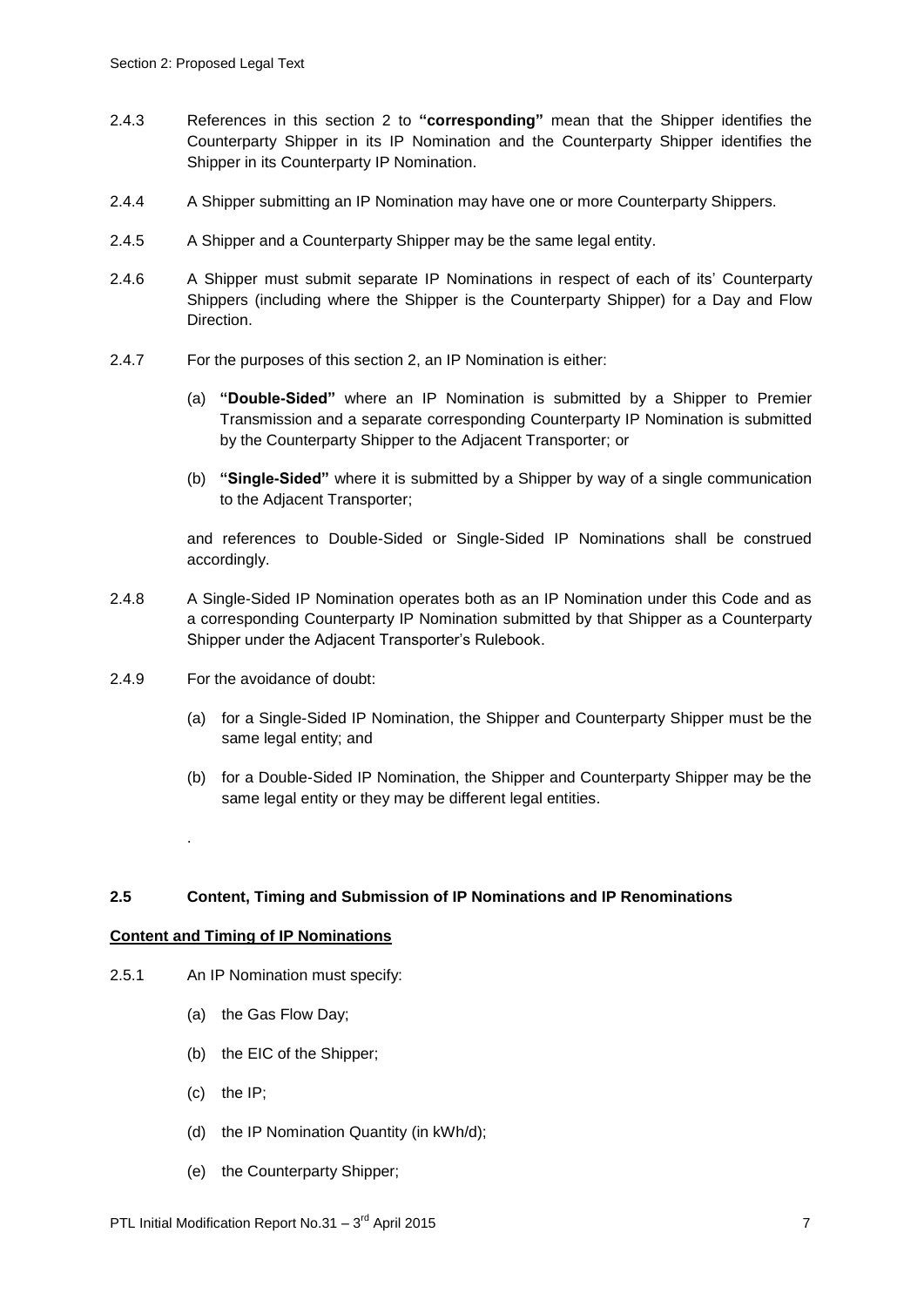- (f) the Flow Direction;
- (g) whether it is submitted as Single-Sided or Double-Sided.
- 2.5.2 IP Nominations may be submitted no earlier than 30 Days before the Gas Flow Day and no later than 13:00 on D-1.
- 2.5.3 IP Nominations will not be processed by Premier Transmission before 13:00 on D-1; and a Shipper may amend or replace an IP Nomination already submitted before 13:00 on D-1 in accordance with section 2.5.2.
- 2.5.4 If a Shipper submits no IP Nominations by 13:00 on D-1 it shall be deemed to have made an IP Nomination with a IP Nomination Quantity of zero.
- 2.5.5 An IP Nomination submitted after 13:00 D-1 shall be treated as an IP Renomination.
- 2.5.6 After 13:00 on D-1 a Shipper may not withdraw, revise or replace an IP Nomination except by submitting an IP Renomination in accordance with sections 2.5.8 to 2.5.15.
- 2.5.7 An IP Nomination shall be confirmed no later than 15:00 on D-1 and shall be effective from 05:00 on the Gas Flow Day to which it refers.

#### **Content and Timing of IP Renominations**

- 2.5.8 An IP Nomination (including an IP Renomination) may be revised by an IP Renomination (and an IP Renomination may be revised by a subsequent IP Renomination) in accordance with sections 2.5.9 to 2.5.15.
- 2.5.9 A Shipper may submit an IP Renomination in order to nominate an IP Nomination Quantity which is either an increase or a decrease relative to the Shipper's prevailing IP Nomination or IP Renomination. All other details in the IP Renomination must remain as specified pursuant to section 2.5.1.
- 2.5.10 An IP Renomination may not be submitted before 15:00 on D-1.
- 2.5.11 The latest time for submission of an IP Renomination is 02:00 on the Gas Flow Day.
- 2.5.12 An IP Renomination shall specify the information required by section 2.5.1 (with only the IP Nomination Quantity changing) and in addition shall specify:
	- (a) the previous IP Nomination or IP Renomination that it revises;
	- (b) the effective time of the IP Renomination (**"IP Renomination Effective Time"**).
- 2.5.13 The IP Renomination Effective Time shall not be:
	- (a) earlier than 2 hours after the Hour Bar by which the IP Renomination was submitted; or
	- (b) later than 04:00 on the Gas Flow Day to which it relates.
- 2.5.14 An IP Renomination may not be submitted with a Negative Implied IP Nomination Flow Rate.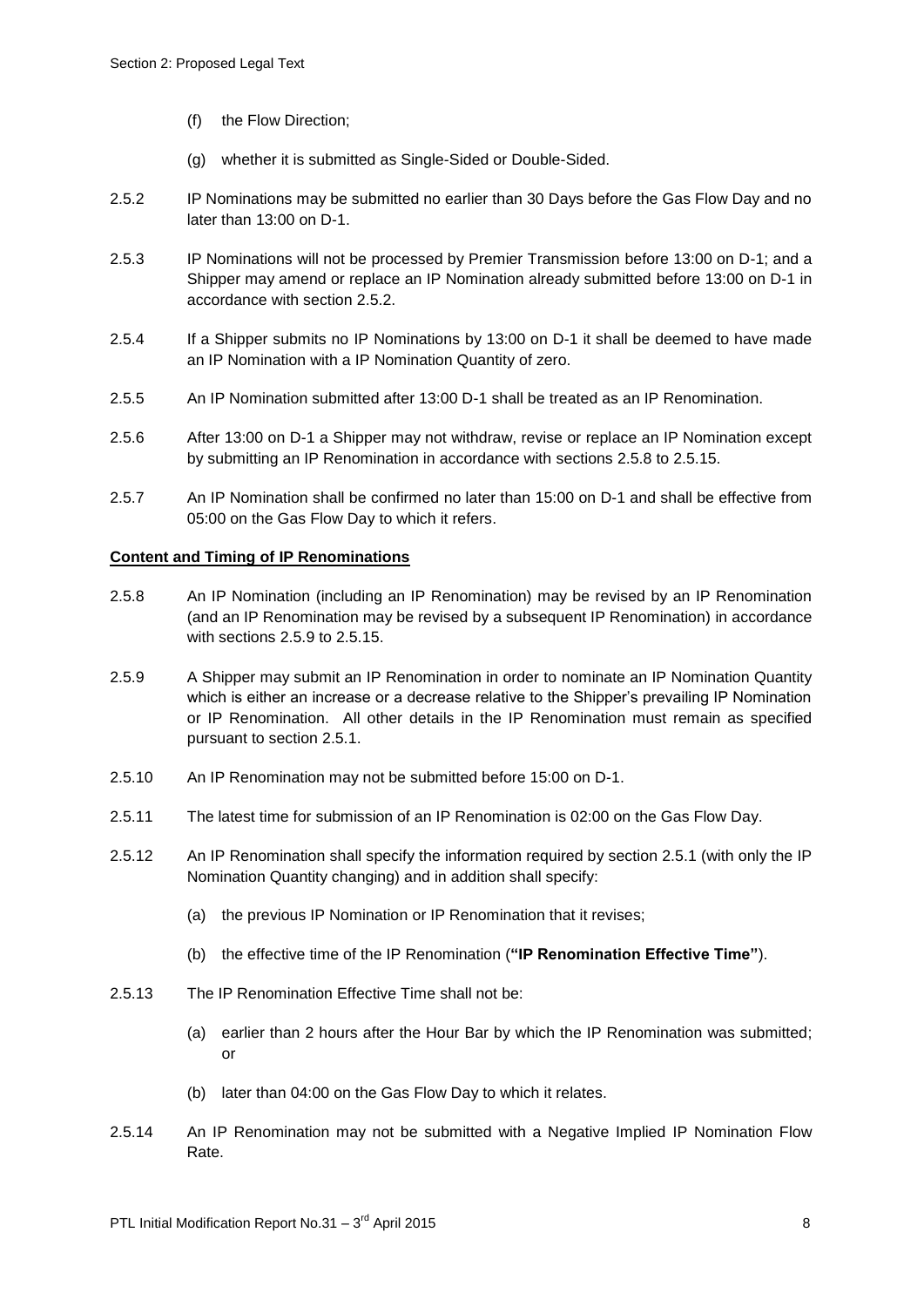2.5.15 A **"Negative Implied IP Nomination Flow Rate"** means that in respect of an IP Renomination the Flow Rate, calculated according to the following calculation, is negative:

Flow Rate = Q - ( 
$$
\underline{(PCQ)}
$$
 x H)   
( 24 )

where;

Q = the IP Nomination Quantity stated in the IP Renomination; H = hours elapsed in the Gas Flow Day at the IP Renomination Effective Time; PCQ = the prevailing Confirmed IP Nomination Quantity.

#### **Submission of IP Nominations**

- 2.5.16 The provisions in sections 2.5.17 to 2.5.21 also apply to IP Renominations and references in those sections to IP Nominations include IP Renominations.
- 2.5.17 A Shipper may submit a Double-Sided IP Nomination to Premier Transmission.
- 2.5.18 In respect of Single-Sided IP Nominations:
	- (a) as Matching Transporter, Premier Transmission authorises a Shipper to submit Single-Sided IP Nominations to the Adjacent Transporter and will appoint the Adjacent Transporter as agent to receive such Nominations;
	- (b) a Shipper is responsible for arranging (as Counterparty Shipper under the Adjacent Transporter's Rulebook) for the submission of Single-Sided IP Nominations to the Adjacent Transporter;
	- (c) the sending of Single-Sided IP Nominations to the Adjacent Transporter shall be governed by and determined in accordance with the Adjacent Transporter's Rulebook.
- 2.5.19 In accordance with this section 2, for each IP Nomination there must be a corresponding Counterparty IP Nomination submitted by the Counterparty Shipper.
- 2.5.20 A Shipper may not have more than one prevailing Single-Sided IP Nomination and one prevailing Double-Sided IP Nomination in respect of an IP, Direction and Day for each Counterparty Shipper.
- 2.5.21 Premier Transmission will acknowledge receipt of a Double-Sided IP Nomination to the submitting Shipper.

#### **2.6 Matching**

- 2.6.1 The provisions in sections 2.6.2 to 2.6.14 also apply to IP Renominations and references in those sections to IP Nominations include IP Renominations.
- 2.6.2 Premier Transmission will:
	- (a) determine Processed IP Nomination Quantities;
	- (b) carry out the Matching Process; and
	- (c) determine Confirmed IP Nomination Quantities;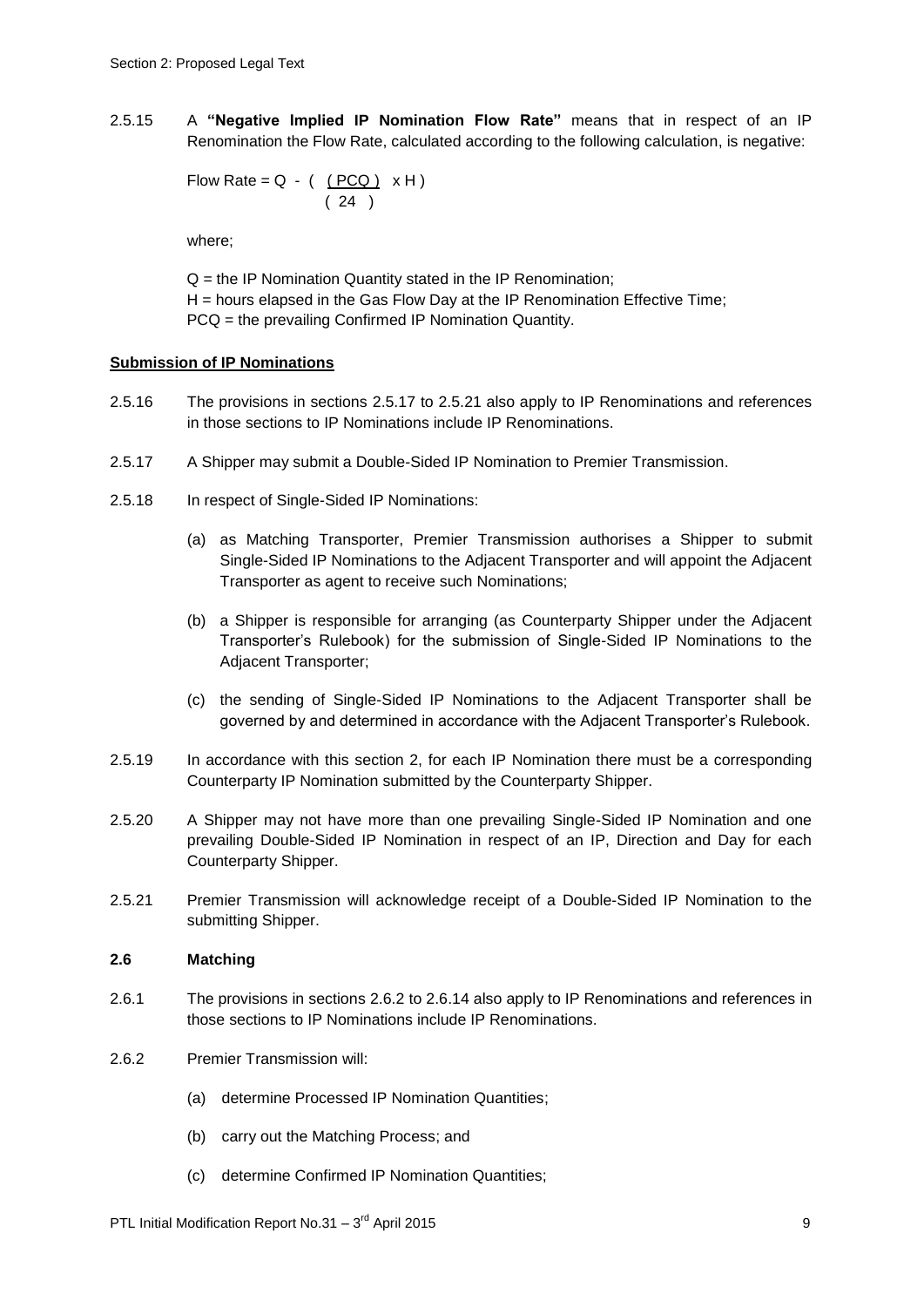in accordance with this section 2.6 and may reject, revise or amend IP Nominations in accordance with section 2.7.

#### **Processed and Confirmed IP Nomination Quantities**

#### 2.6.3 **"Processed IP Nomination Quantity"** means:

- (a) in respect of an IP Nomination, the quantity determined by Premier Transmission under section 2.6.10(a);
- (b) in respect of a corresponding Counterparty IP Nomination, the quantity determined by the Adjacent Transporter under the Adjacent Transporter's Rulebook.
- 2.6.4 **"Confirmed IP Nomination Quantity"** means in respect of an IP Nomination and a corresponding Counterparty IP Nomination, the quantity determined by Matching in accordance with section 2.6.10(b).
- 2.6.5 Once an IP Nomination has been Matched in accordance with section 2.6.10(b) the IP Nomination shall be treated as having been made for the Confirmed IP Nomination Quantity.

#### **Matching Procedures and Rules**

- 2.6.6 In relation to an IP, Premier Transmission and the Adjacent Transporter will establish and adopt **"Matching Procedures and Rules"** comprising:
	- (a) procedures for comparing the Processed IP Nomination Quantities respectively under each IP Nomination and corresponding Counterparty IP Nomination; and
	- (b) rules for determining, in any given circumstance affecting the Transportation System or the Interconnected System, which of those Processed IP Nomination Quantities is to be determined as the Confirmed IP Nomination Quantity under each such Nomination.
- 2.6.7 References in this Code to **"Matching"** means the application of the Matching Procedures and Rules by the Matching Transporter pursuant to section 2.6.10(b) and **"Matched"** shall be construed accordingly.
- 2.6.8 In respect of the IP, Premier Transmission will be the **"Matching Transporter"** and the Adjacent Transporter will be the **"Initiating Transporter"**.
- 2.6.9 Premier Transmission will publish the matching rules on its Website.

#### **Processing and Matching Steps for IP Nominations**

- 2.6.10 In relation to each IP Nomination, whether submitted as a Single-Sided IP Nomination or a Double-Sided IP Nomination, Premier Transmission will, following 13:00 on D-1:
	- (a) determine, in respect of the IP Nomination, the Processed IP Nomination Quantity that will be used for Matching, which will be:
		- (i) if the IP Nomination is rejected, zero; or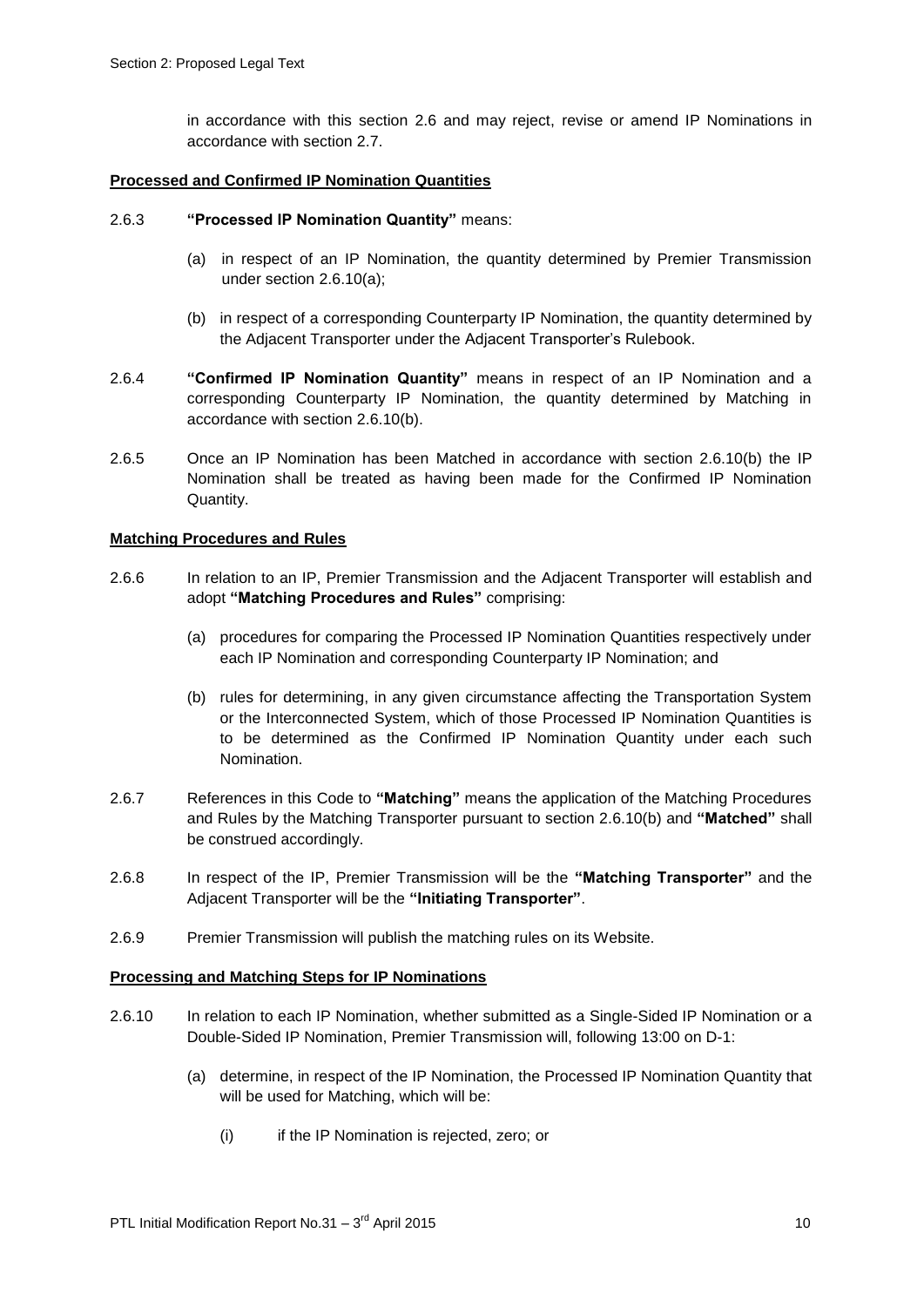- (ii) the IP Nomination Quantity, unless sections 2.7.5 to 2.7.10, sections 2.7.11 to 2.7.13 or sections 2.7.14 to 2.7.21 apply; and
- (b) pursuant to the Matching Procedures and Rules carry out the Matching process in respect of the IP Nomination and corresponding Counterparty IP Nomination to determine the Confirmed IP Nomination Quantity and notify the Adjacent Transporter of the Confirmed IP Nomination Quantity.
- 2.6.11 For the avoidance of doubt:
	- (a) the Processed IP Nomination Quantity may be different from the IP Nomination Quantity; and
	- (b) the Confirmed IP Nomination Quantity may be different from the Processed IP Nomination Quantity.
- 2.6.12 The Confirmed IP Nomination Quantity may be revised in accordance with sections 2.7.5 to 2.7.10 and sections 2.7.11 to 2.7.13.

#### **IP Nominated Quantities**

2.6.13 The **"IP Nominated Quantity"** in respect of an IP Nomination or IP Renomination is the Confirmed IP Nomination Quantity under the IP Nomination or IP Renomination prevailing at the end of the Day.

#### **2.7 Rejection, Confirmation, Revision and Amendment of IP Nominations**

#### **Rejection of IP Nominations and IP Renominations**

- 2.7.1 Premier Transmission may reject:
	- (a) an IP Nomination if it does not comply with sections 2.5.1 to 2.5.7;
	- (b) an IP Renomination if it does not comply with sections 2.5.8 to 2.5.15;
	- (c) a Double-Sided IP Nomination if there is no corresponding Counterparty IP Nomination for Matching.
- 2.7.2 Where Premier Transmission rejects a Shipper's IP Nomination it will notify the Shipper by 15:00 on D-1 and the Shipper shall be deemed to have submitted an IP Nomination of zero.
- 2.7.3 Where Premier Transmission rejects a Shipper's IP Renomination:
	- (a) it will notify the Shipper within 2 hours of the Hour Bar by which the IP Renomination was submitted; and
	- (b) the prevailing Confirmed IP Nomination Quantity in the previously accepted IP Nomination or IP Renomination shall apply.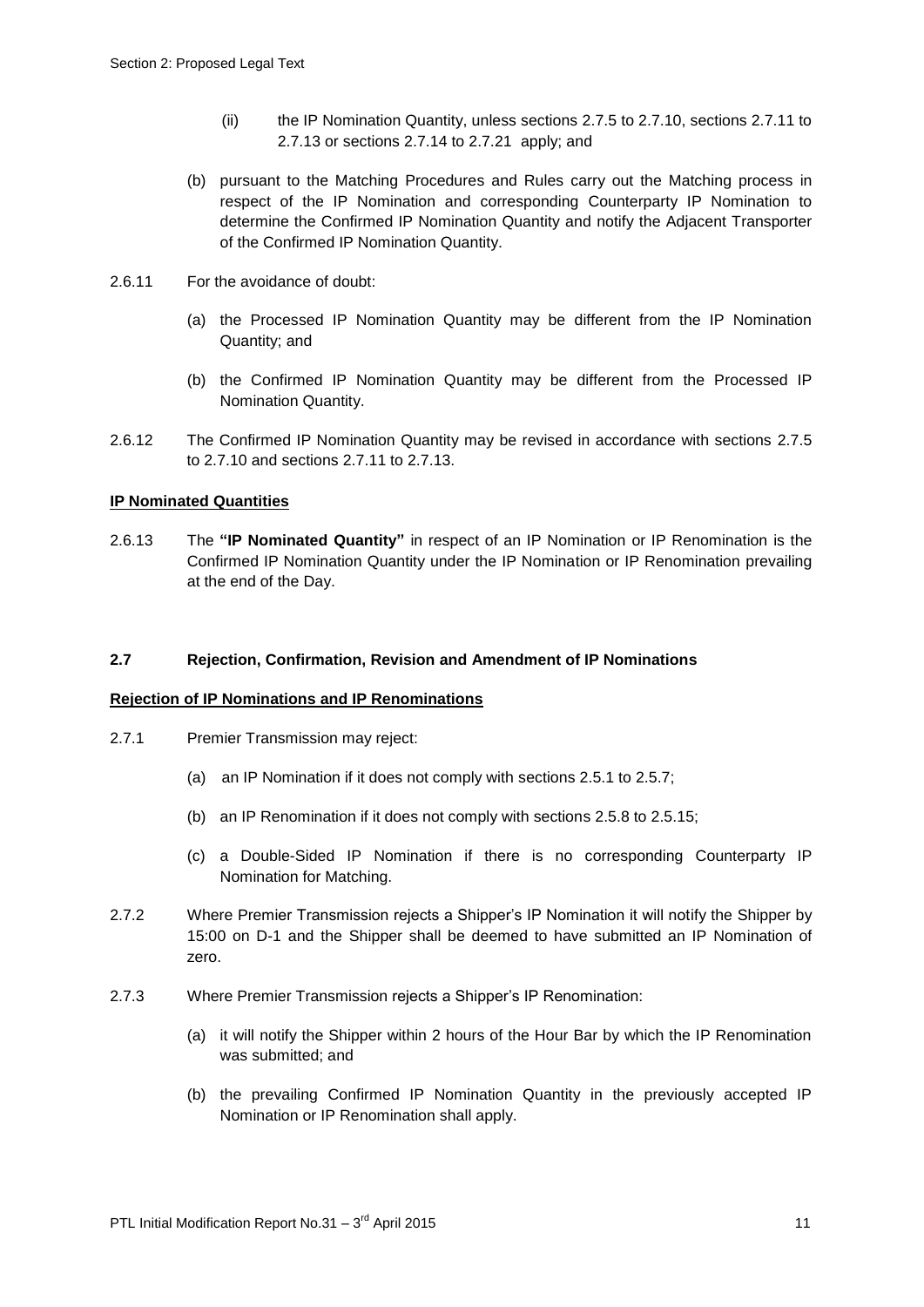#### **Confirmation of IP Nominations and IP Renominations**

2.7.4 Premier Transmission will notify a Shipper of the Confirmed IP Nomination Quantity in respect of each IP Nomination or IP Renomination by 2 hours after the Hour Bar by which it was submitted.

#### **Revision of IP Nominations in Exceptional Events or Emergencies**

- 2.7.5 The provisions in sections 2.7.6 to 2.7.10 also apply to IP Renominations and references in those sections to IP Nominations include IP Renominations.
- 2.7.6 Premier Transmission may revise IP Nominations, including Confirmed IP Nomination Quantities, where necessary in certain circumstances provided for in section 6 of this Code.
- 2.7.7 The Adjacent Transporter may revise corresponding Counterparty IP Nominations, including Confirmed IP Nomination Quantities, where necessary in certain circumstances provided for under the Adjacent Transporter's Rulebook.
- 2.7.8 Where Premier Transmission revises IP Nominations the revised IP Nominated Quantity shall not imply a Negative Implied IP Nomination Flow Rate as determined in accordance with section 2.5.15.
- 2.7.9 Where Premier Transmission revises IP Nominations in accordance with section 2.7.6 and/or the Adjacent Transporter revises corresponding Counterparty IP Nominations in accordance with section 2.7.7 then:
	- (a) Premier Transmission will inform a Shipper that its IP Nominations are to be revised;
	- (b) Matching (subject to section 2.7.10) shall be performed by Premier Transmission with the revised IP Nominations;
	- (c) Premier Transmission will provide a Shipper with revised Confirmed IP Nomination Quantities that have been Matched within 2 hours;
	- (d) such Confirmed IP Nomination Quantities shall constitute a Flow Order under section 6.
- 2.7.10 The matching rules to be applied pursuant to section 2.7.9(b) may vary from the matching rules published in accordance with section 2.6.9.

#### **Revisions to IP Nominations for Interruptible VRF IP Capacity**

- 2.7.11 The provisions in sections 2.7.12 to 2.7.13 apply to VRF IP Exit Renominations and references in those sections to VRF IP Exit Nominations include VRF IP Exit Renominations.
- 2.7.12 Where Premier Transmission is required to interrupt VRF IP Exit Capacity in respect of a Gas Flow Day, it shall:
	- (a) inform Shippers as soon as possible that their VRF IP Exit Nominations are going to be curtailed;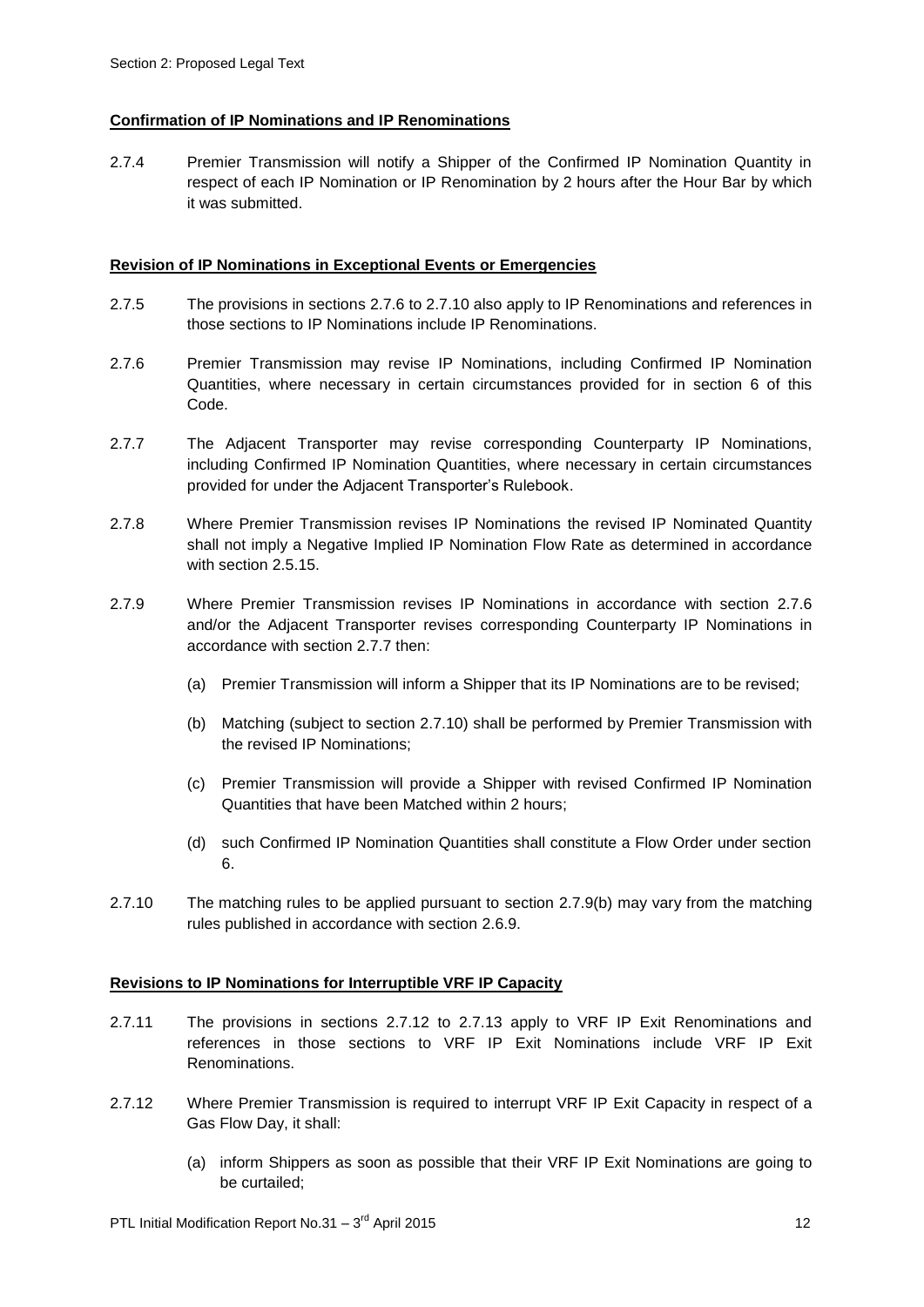- (b) determine the total quantity of gas nominated under VRF IP Exit Nominations which is required to be curtailed (the **"Curtailment Quantity"**);
- (c) make revisions to all Confirmed IP Nomination Quantities that relate to VRF IP Exit Nominations for the Gas Flow Day, which have been received by the most recent preceding Hour Bar, on a pro-rata basis such that the aggregate reduction in the quantity so nominated is equal to the Curtailment Quantity;
- (d) perform Matching with the revised Confirmed IP Nomination Quantities;
- (d) notify Shippers of their revised Confirmed IP Nomination Quantities that relate to VRF IP Exit Nominations and that have been Matched within 2 hours; and
- (e) reject any VRF IP Exit Nominations submitted after the Hour Bar until section 2.7.13 applies.
- 2.7.13 Where there is no longer a requirement for VRF IP Exit Nominations to be curtailed under section 2.7.12, Premier Transmission will notify Shippers that VRF IP Exit Nominations may once again be submitted.

#### **Amendment of IP Renominations by Premier Transmission**

2.7.14 In the event that BGE(UK) rejects, or Premier Transmission reasonably anticipates that BGE (UK) will reject, a request for a variation to the prevailing PTL Daily Profile under the terms of the BGE (UK) Transportation Agreement, Premier Transmission shall amend a Shipper's Eligible IP Renominations in accordance with sections 2.7.15 to 2.7.21.

#### 2.7.15 **"Eligible IP Renominations"** are:

- (a) the most recently received IP Renominations which have a corresponding Counterparty IP Renomination;
- (b) only those IP Renominations which are in the same Direction of Change as the Aggregate Change renominated by all Shippers;

and, for the avoidance of doubt, the following shall not be Eligible IP Renominations;

- (i) IP Renominations made or submitted in the opposite Direction of Change to the Aggregate Change renominated by all Shippers; and
- (ii) IP Renominations made or submitted in respect of Balancing Gas.
- 2.7.16 For the purposes of section 2.7.15:
	- (a) the **"Aggregate Change"** is the difference between:
		- (i) the sum of the net quantity of all Shippers' IP Renominations; and
		- (ii) the sum of the net quantity of all Shipper's prevailing IP Nominations (and/or IP Renominations);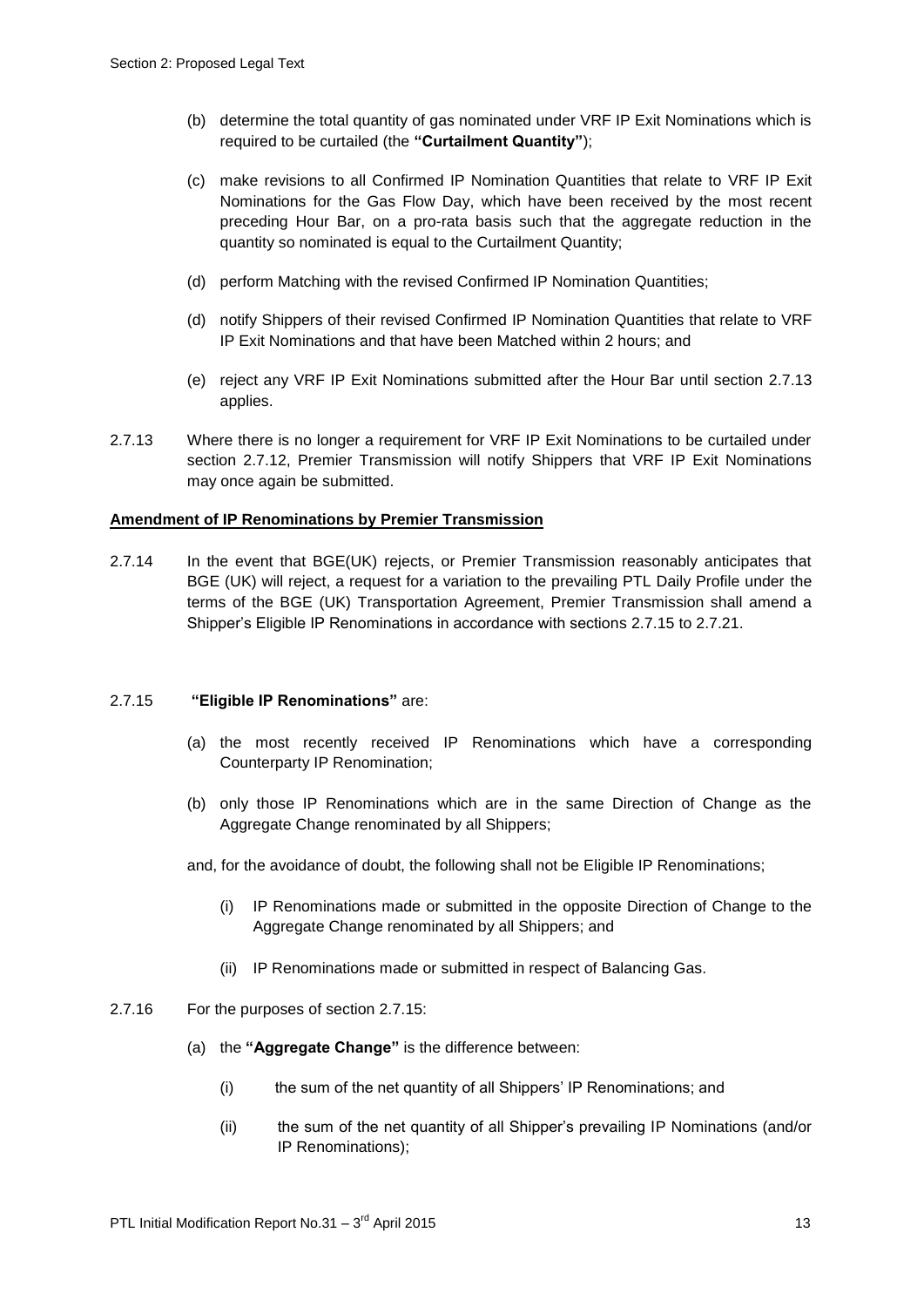at the time at which Premier Transmission determines Eligible IP Renominations; which may be an increase or a decrease on the net quantity of all Shippers' prevailing IP Nominations (including IP Renominations);

- (b) the **"Direction of Change"** refers to whether the Aggregate Change is an increase or a decrease on the sum of the net quantity of all Shippers' prevailing IP Nominations (including IP Renominations).
- 2.7.17 Where it is necessary to amend Eligible IP Renominations in accordance with section 2.7.14 Premier Transmission shall:
	- (a) calculate the **"IP Renomination Amendment Quantity"/"RAQ"** which is the aggregate amount by which Shippers' Eligible IP Renominations must be amended in order that Premier Transmission can submit a PTL Daily Profile to BGE (UK) which will be acceptable in accordance with the BGE (UK) Transportation Agreement;
	- (b) for each Shipper which has submitted an Eligible IP Renomination, calculate the quantity by which the IP Nomination Quantity in the Shipper's IP Renomination varies from its prevailing IP Nomination Quantity (the **"∆RNQs"**) as follows:

 $\triangle$ RNQ<sub>s</sub> = RNQ<sub>s</sub> - PNQ<sub>s</sub>

where:

"**RNQs"** = Shippers' IP Nomination Quantity in its Eligible IP Renomination; and

**"PNQs"** = Shippers' prevailing IP Nomination Quantity;

(c) for each ∆RNQs, calculate the Shipper's "**First Tier Quantity"**/**"∆RNQ<sup>s</sup> tier1** " and the Shipper's **"Second Tier Quantity"/ "∆RNQ<sup>s</sup> tier2"** as follows:

$$
\Delta RNQ_s^{\text{ tier1}} = |\Delta RNQ_s| - \Delta RNQ_s^{\text{ tier2}}
$$

where: ∆RNQ<sub>s</sub><sup>tier2</sup> is the lesser of (i)  $25\% \times P N Q_s$  and (ii)  $|\triangle R N Q_s|$ 

where | ∆RNQ<sub>s</sub>| is the absolute value of ∆RNQ<sub>s</sub>

and;

where a Shipper has a prevailing IP Nomination Quantity of zero, for the purposes of calculating the ∆RNQ<sub>s</sub><sup>tier2</sup> only, the PNQ<sub>s</sub> shall be deemed to be equal to the RNQ<sub>s;</sub>

(d) calculate the "**Total First Tier Quantity**"/"**TT1Q**" which has been renominated by all Shippers as follows:

TT1Q =  $\Sigma \triangle R N Q_s$ <sup>tier1</sup>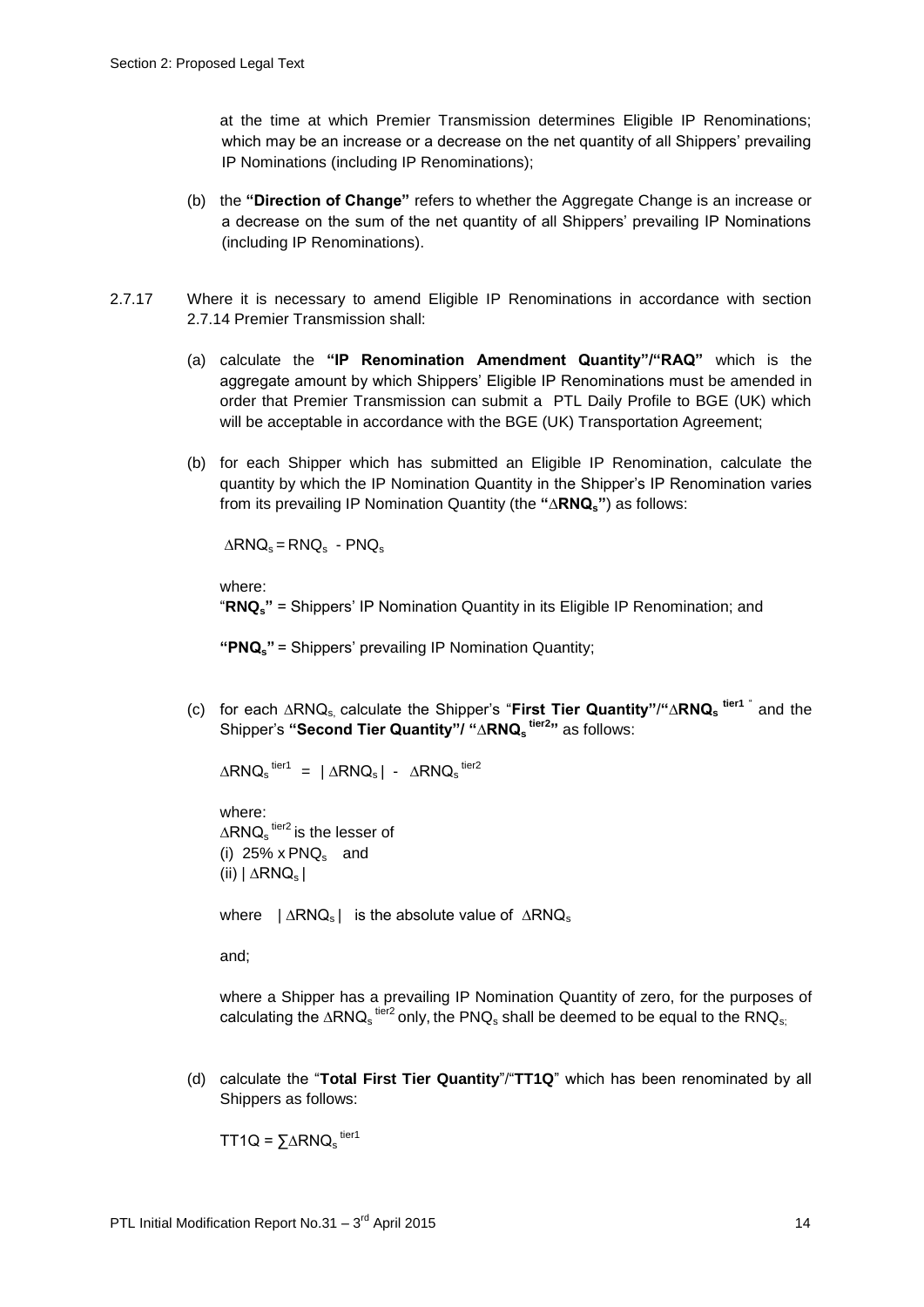(e) calculate the "**Total Second Tier Quantity**"/"**TT2Q**" which has been renominated by all Shippers as follows:

TT2Q =  $\Sigma \triangle R N Q_s$ <sup>tier2</sup>

2.7.18 Where the IP Renomination Amendment Quantity can be met in aggregate by amending the First Tier Quantities of Shippers as calculated in accordance with section 2.7.17(c) then Premier Transmission shall calculate each Shipper's **"Amended IP Renomination"/** "**ARNs**" as follows:

where  $| RAQ | \leq T T 1Q$  then;

if  $∆RNQ_s > 0$  then  $ARN_s = RNQ_s$ -  $(∆RNG<sub>s</sub> <sup>tier1</sup> × | RAG | )$ TT<sub>1Q</sub> and if  $\triangle RNQ_s < 0$  then  $\textsf{ARN}_\text{s} = \textsf{R} \textsf{N} \textsf{Q}_\text{s} \quad + \quad \underbrace{\textsf{(\Delta} \textsf{R} \textsf{N} \textsf{Q}_\text{s} \textsf{P}^{\textsf{iter1}} \textsf{X} } \mid \textsf{R} \textsf{A} \textsf{Q} \mid \textsf{R}$ TT1Q

where  $| RAQ |$  is the absolute value of RAQ.

2.7.19 Where the IP Renomination Amendment Quantity exceeds the Total First Tier Quantity, then Premier Transmission shall calculate the remaining IP Renomination Amendment Quantity which is required to be met by adjusting Shippers' Second Tier Quantities "**RAQrem**" as follows:

where | RAQ | > TT1Q

 $RAQ_{rem} = | RAQ | -TT1Q$ 

and;

Premier Transmission shall calculate each Shipper's **ARN<sup>s</sup>** as follows:

tier1

if  $\triangle$ RNQ $\le$  > 0 then  $ARN_s = RNQ_s$ 

 - ∆RNQ<sup>s</sup>  $\frac{(\triangle R N Q_s^{\text{tier2}} \times R A Q_{\text{rem}})}{(\triangle R N Q_s^{\text{iter2}} \times R A Q_{\text{rem}})}$ TT2Q

and if  $\triangle$ RNQ<sub>s</sub> < 0 then  $ARN_s = RNQ_s$  $\underline{\Delta RNQ_s}^{\text{tier1}}$  $\frac{\text{tier1}}{\text{ }}$  +  $\frac{(\triangle R N Q_s^{\text{tier2}} \times R A Q_{\text{rem}})}{\text{ }}$ TT2Q

- 2.7.20 The quantity in a Shipper's Amended IP Renominations shall be the Confirmed IP Nomination Quantity to be notified to the Adjacent Transporter under section 2.6.10 (b).
- 2.7.21 Where IP Renominations are not Eligible IP Renominations, the Processed IP Nomination Quantity will be as determined by Premier Transmission under section 2.6.10(a).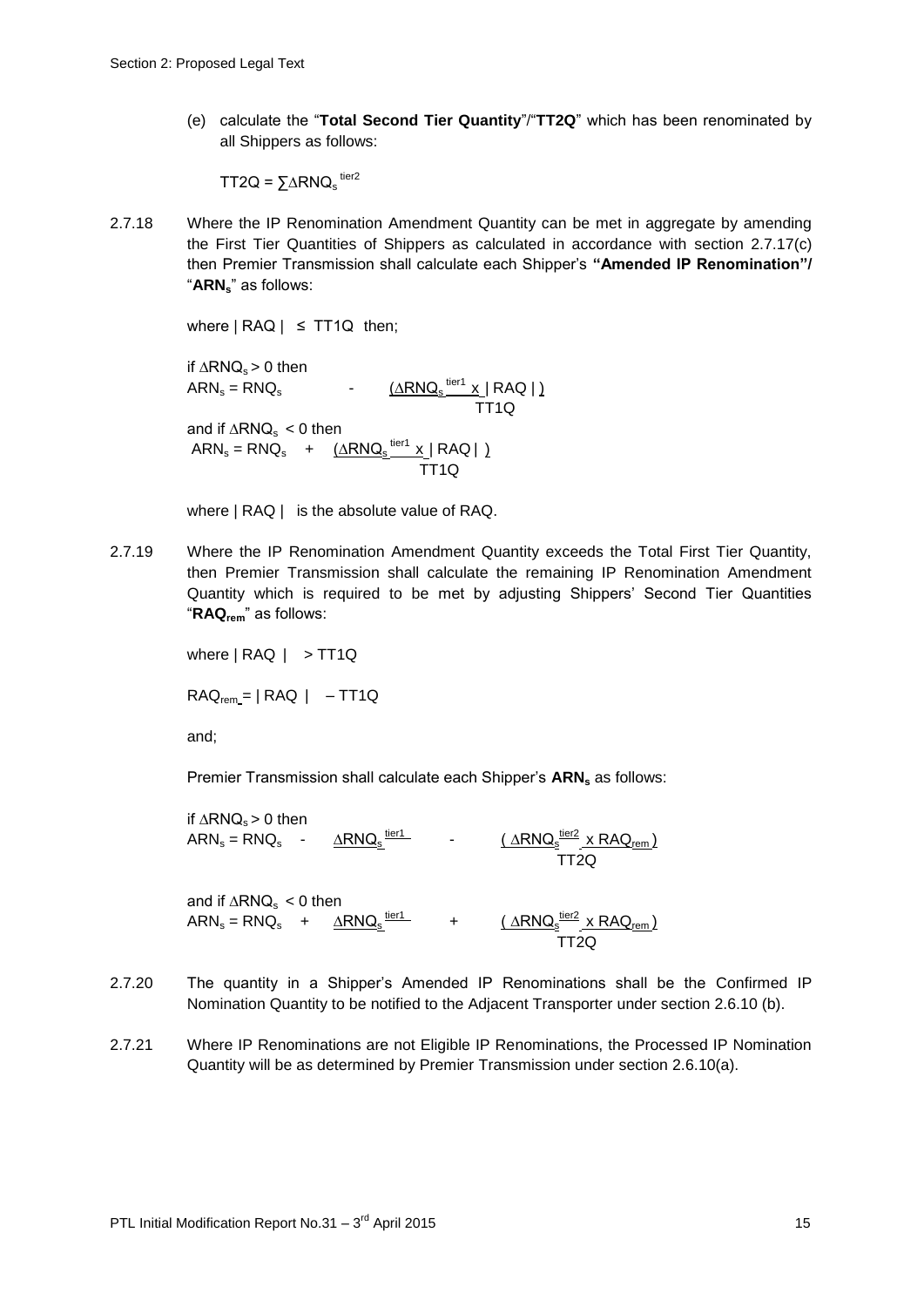#### **2.8 Exit Nominations - General**

- 2.8.1 A Shipper may submit Nominations in respect of a particular Exit Point provided that it has an Exit Point Registration in respect of that Exit Point.
- 2.8.2 In this Code:
	- (a) an **"Exit Nomination"** is a Nomination in respect of an Exit Point;
	- (b) an **"Exit Renomination"** means an Exit Nomination that revises an earlier Exit Nomination (including an Exit Renomination).
- 2.8.3 Under this Code, an Exit Nomination may be submitted in respect of:
	- (a) Ballylumford Exit Point;
	- (b) Stranraer Exit Point;
	- (c) Belfast Gas Exit Point No 1;
	- (d) Belfast Gas Exit Point No 2;
	- (e) Belfast Gas Exit Point No 3;

and, for the avoidance of doubt, Exit Nominations in respect of Belfast Gas Exit Point No 1 include quantities of gas which may exit the NI Network at the Lisburn Exit Point.

#### **2.9 Content, Timing and Submission of Exit Nominations and Exit Renominations**

#### **Content and Timing of Exit Nominations**

- 2.9.1 An Exit Nomination must specify:
	- (a) the Gas Flow Day;
	- (b) the EIC of the Shipper;
	- (c) the Exit Point;
	- (d) the Exit Nomination Quantity (in kWh/d).
- 2.9.2 Exit Nominations may be submitted no earlier than 30 Days before the Gas Flow Day and no later than 13:00 on D-1.
- 2.9.3 Exit Nominations will not be processed by Premier Transmission before 13:00 on D-1; and a Shipper may amend or replace an Exit Nomination already submitted before 13:00 on D-1 in accordance with section 2.9.2.
- 2.9.4 If a Shipper submits no Exit Nominations by 13:00 on D-1 it shall be deemed to have made an Exit Nomination with an Exit Nomination Quantity of zero.
- 2.9.5 An Exit Nomination submitted after 13:00 D-1 shall be treated as an Exit Renomination.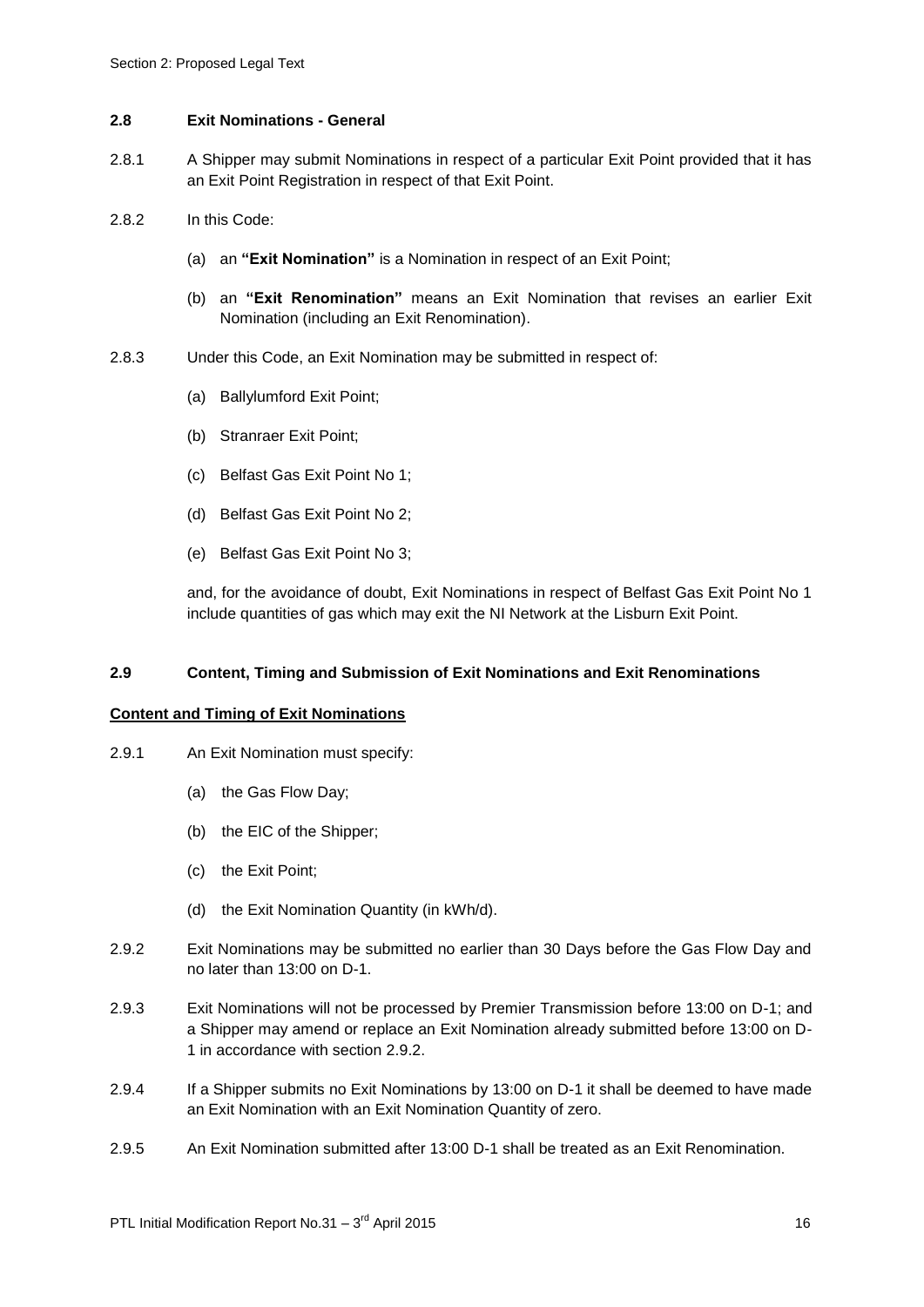- 2.9.6 After 13:00 on D-1 a Shipper may not withdraw, revise or replace an Exit Nomination except by submitting an Exit Renomination in accordance with sections 2.9.8 to 2.9.15.
- 2.9.7 An Exit Nomination shall be confirmed no later than 15:00 on D-1 and shall be effective from 05:00 on the Gas Flow Day to which it refers.

#### **Content and Timing of Exit Renominations**

- 2.9.8 An Exit Nomination may be revised by an Exit Renomination and an Exit Renomination may be revised by a subsequent Exit Renomination in accordance with sections 2.9.9 to 2.9.15.
- 2.9.9 A Shipper may submit an Exit Renomination in order to nominate an Exit Nomination Quantity which is either an increase or a decrease relative to the Shipper's prevailing Exit Nomination or Exit Renomination. All other details in the Exit Renomination must remain as specified pursuant to section 2.9.1.
- 2.9.10 An Exit Renomination may not be submitted before 15:00 on D-1.
- 2.9.11 The latest time for submission of an Exit Renomination is 02:00 on the Gas Flow Day.
- 2.9.12 An Exit Renomination shall specify the information required by section 2.9.1 (with only the Exit Nomination Quantity changing) and in addition shall specify:
	- (a) the previous Exit Nomination or Exit Renomination that it revises;
	- (b) the effective time of the Exit Renomination (**"Exit Renomination Effective Time"**).
- 2.9.13 The Exit Renomination Effective Time shall not:
	- (a) be earlier than 2 hours after the Hour Bar by which the Exit Renomination was submitted; or
	- (b) be later than 04:00 on the Gas Flow Day to which it relates.
- 2.9.14 An Exit Renomination may not be submitted with a Negative Implied Exit Nomination Flow Rate.
- 2.9.15 A **"Negative Implied Exit Nomination Flow Rate"** means that in respect of an Exit Renomination the Flow Rate, calculated according to the following calculation, is negative:

Flow Rate =  $Q - (PCQ) \times H$  $(24)$ 

where;

 $Q =$  the Exit Nomination Quantity stated in the Exit Renomination; H = hours elapsed in the Gas Flow Day at the Exit Renomination Effective Time; PCQ = the prevailing Confirmed Exit Nomination Quantity.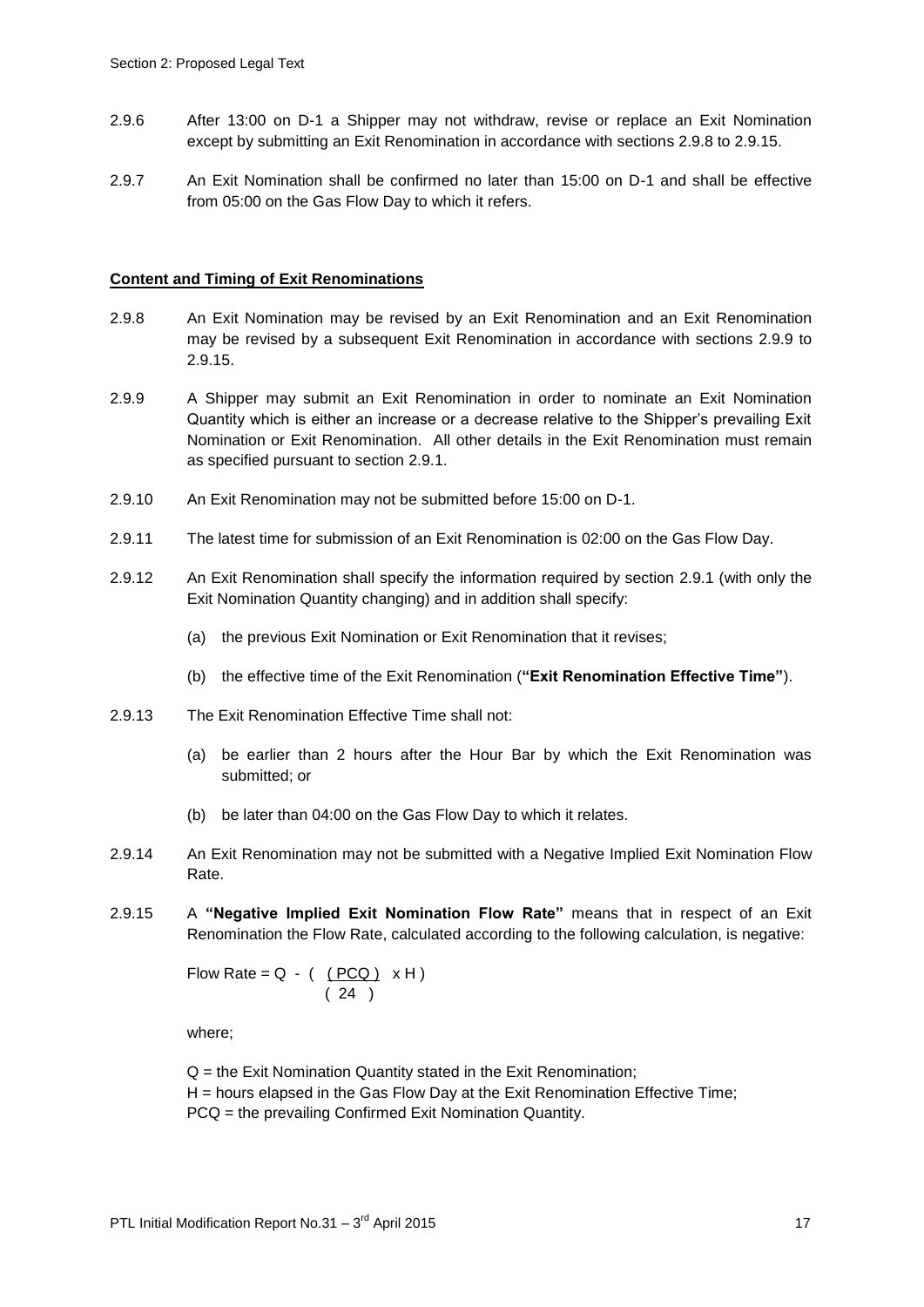#### **2.10 Exit Nomination Quantities and Exit Nominated Quantities**

- 2.10.1 In this Code:
	- (a) the **"Exit Nomination Quantity"** is the quantity nominated by a Shipper for offtake at an Exit Point in a particular Exit Nomination or Exit Renomination;
	- (b) the **"Exit Nominated Quantity"** is the Confirmed Exit Nomination Quantity (determined in accordance with section 2.11.4) in each of a Shipper's Exit Nominations or Exit Renominations prevailing at the end of the Gas Flow Day;
	- (c) the **"Aggregate Exit Nominated Quantity"** is the sum of the Exit Nominated Quantities made by the Shipper for all Exit Points including exit points from the NI Network; for the avoidance of doubt the Aggregate Exit Nominated Quantity includes quantities nominated to the Downstream Transporter under the BGE(UK) Code in respect of exit points from the BGE(UK) Downstream System.
- 2.10.2 Subject always to section 8.2, to the extent only that there is an instantaneous loss of electrical generation infeed in Northern Ireland or the Republic of Ireland or significant disturbance on the electrical transmission system (which is an electrical transmission system operating equal to or above 110 kVA) in Northern Ireland, including the Moyle interconnector, or the Republic of Ireland which gives rise to a need for any power station connected to the NI Network to ramp-up its offtake rate:
	- (a) any Shipper nominating in respect of the Ballylumford Exit Point or Belfast Gas Exit Point No 3 shall be relieved of any obligation it has under this Code to provide an Exit Nomination or an Exit Renomination in advance of such ramp-up; and
	- (b) in the case of any such ramp-up occurring after 02:00 hours on any Day (but not otherwise), any Balancing Charge which any Shipper nominating in respect of the Ballylumford Exit Point or Belfast Gas Exit Point No 3 shall incur in respect of such Day shall be a Modified Balancing Charge;

provided that in the case of (a) and/or (b) above such Shipper shall (i) nominate appropriately as soon as practicable after such ramp-up occurring; and (ii) provide reasonable evidence to the Authority and Premier Transmission of why such need to rampup arose within 24 hours of such ramp-up occurring.

#### **2.11 Rejection, Confirmation and Revision of Exit Nominations and Exit Renominations**

#### **Rejection of Exit Nominations and Exit Renominations**

- 2.11.1 Premier Transmission may reject:
	- (a) an Exit Nomination if it does not comply with sections 2.9.1 to 2.9.7;
	- (b) an Exit Renomination if it does not comply with sections 2.9.8 to 2.9.15.
- 2.11.2 Where Premier Transmission rejects a Shipper's Exit Nomination it will notify the Shipper by 15:00 on D-1 and the Shipper shall be deemed to have submitted an Exit Nomination of zero.
- 2.11.3 Where Premier Transmission rejects a Shipper's Exit Renomination: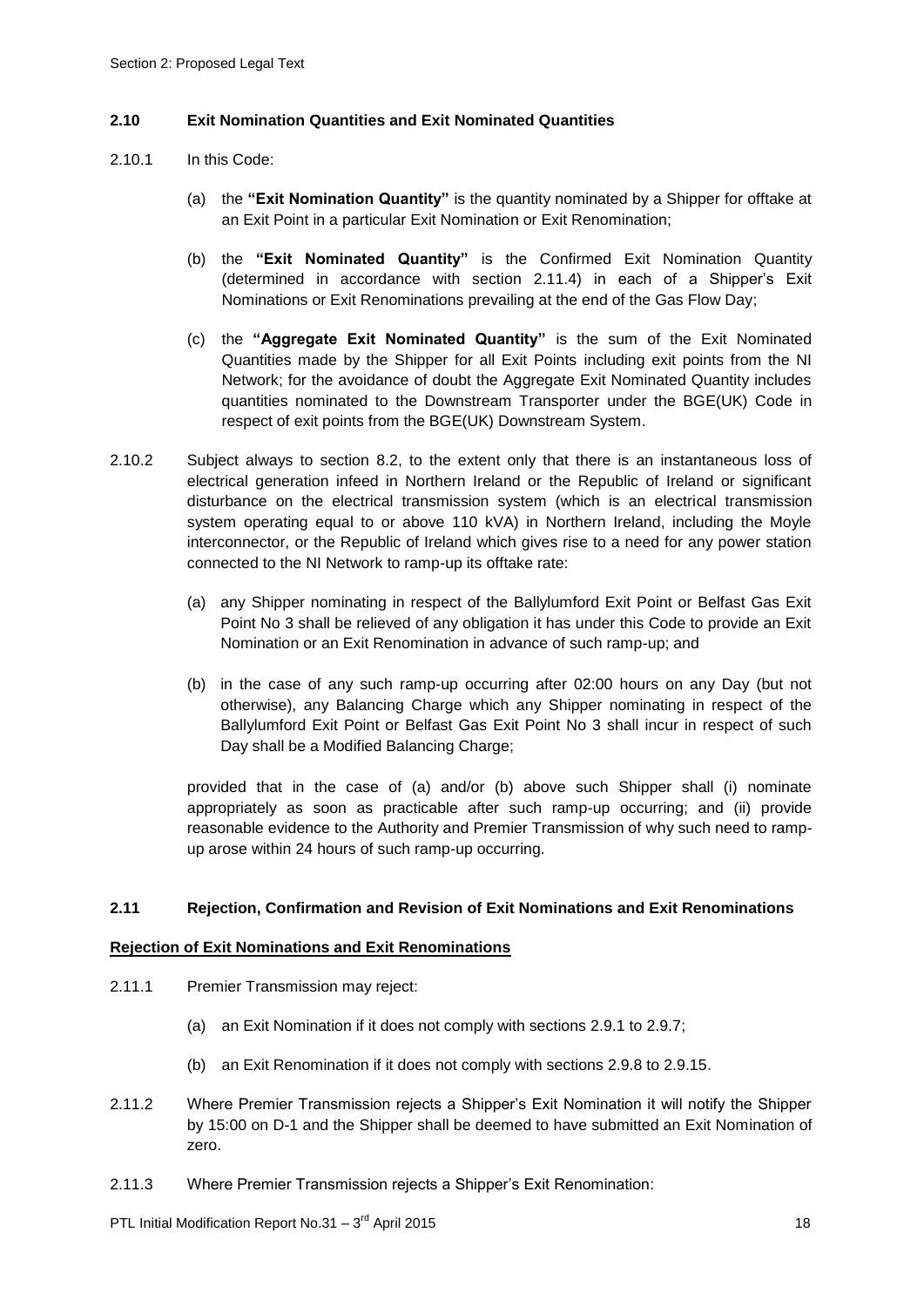- (a) it will notify the Shipper within 2 hours of the Hour Bar by which the Exit Renomination was submitted; and
- (b) the prevailing Confirmed Exit Nomination Quantity in the previously accepted Exit Nomination or Exit Renomination shall apply.

#### **Confirmation of Exit Nominations and Exit Renominations**

- 2.11.4 Where:
	- (a) an Exit Nomination is not rejected in accordance with section 2.11.1(a) or revised in accordance with sections 2.11.5 to 2.11.7, Premier Transmission shall notify the Shipper that it's Exit Nomination is confirmed by 15:00 on D-1;
	- (b) an Exit Renomination is not rejected in accordance with section 2.11.1(b) or revised in accordance with sections 2.11.5 to 2.11.7 Premier Transmission shall notify the Shipper that it's Exit Renomination is confirmed within 2 hours of the Hour Bar by which the Exit Renomination was submitted;

and the quantity in the Exit Nomination or Exit Renomination shall be the **"Confirmed Exit Nomination Quantity"**.

#### **Revision of Exit Nominations in Exceptional Events or Emergencies**

- 2.11.5 The provisions in section 2.11.6 to 2.11.7 also apply to Exit Renominations and references in those sections to Exit Nominations include Exit Renominations.
- 2.11.6 Premier Transmission may revise Exit Nominations, including Confirmed Exit Nominations, in certain circumstances provided for in section 6 of this Code.
- 2.11.7 Where Premier Transmission revises Exit Nominations in accordance with section 2.11.6 then:
	- (a) Premier Transmission will inform a Shipper that its Exit Nominations are to be revised;
	- (b) Premier Transmission will notify the Shipper of its' revised Exit Nomination Quantities as soon as reasonably practicable and within 2 hours of the Hour Bar after which it has revised such Exit Nominations;
	- (c) the revised Exit Nomination Quantity shall not imply a Negative Implied Exit Nomination Flow Rate as determined in accordance with section 2.9.15;
	- (d) the quantity in such revised Exit Nominations shall be the Confirmed Exit Nomination Quantity; and
	- (e) such revised Exit Nomination shall constitute a Flow Order under section 6.

#### **2.12 Offtake Profile**

2.12.1 Where necessary, Premier Transmission may request a Shipper to provide a Profile Nomination in respect of an Exit Point. Such Profile Nomination shall be in the form prescribed by Premier Transmission and shall specify the nominated hourly rate of offtake of the Shipper at that Exit Point, for a given Gas Flow Day or Gas Flow Days.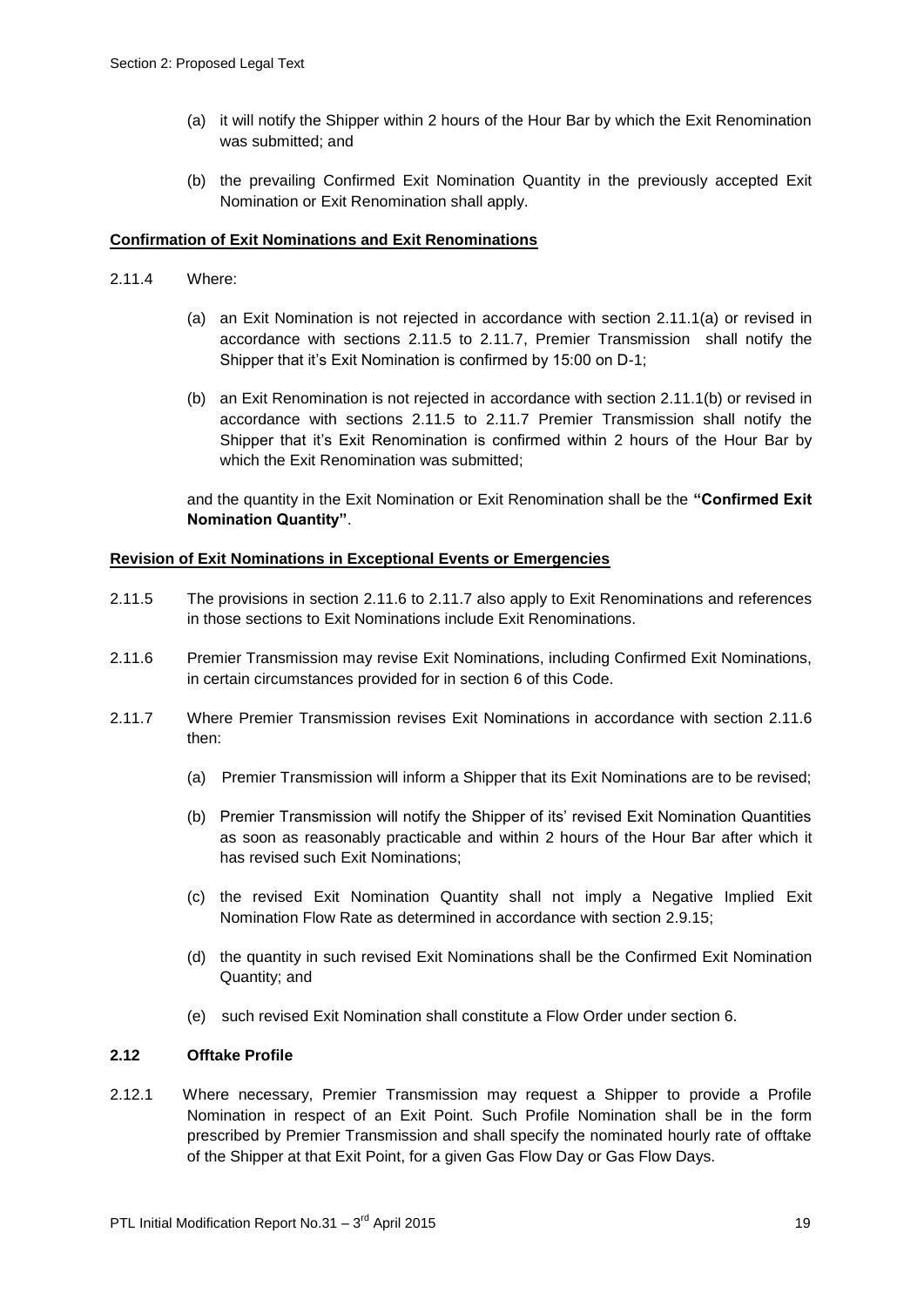2.12.2 Whilst it is the intention that Premier Transmission shall accommodate a profiled rate of offtake where circumstances permit (whether nominated in accordance with 2.12.1 or otherwise), Premier Transmission shall have no obligation to deliver a quantity of gas other than at a Uniform Offtake Rate.

#### **2.13 Trade Nominations**

- 2.13.1 Where two Shippers agree to do so they may submit, in respect of any Day, partnering Trade Nominations in accordance with this section 2.13.
- 2.13.2 In this section:
	- (a) a **"Trade Nomination"** is a nomination by a Shipper to Premier Transmission in respect of a quantity of gas to be transferred to another Shipper at the Trading Point;
	- (b) a **"Trade Buy Nomination"** is a Trade Nomination to acquire a quantity of gas at the Trading Point;
	- (c) a **"Trade Sell Nomination"** is a Trade Nomination to dispose of a quantity of gas at the Trading Point;
	- (d) a **"Trade Nomination Quantity"** is the quantity of gas nominated in a particular Trade Nomination;
	- (e) **"Confirmed Trade Quantity"** is the Trade Nomination Quantity in a Confirmed Trade Nomination;
	- (f) **"Confirmed Trade Nomination**" is a Trade Nomination which is not rejected pursuant to sections 2.13.10 to 2.13.12;
	- (g) a **"Trading Counterparty"** is the Shipper which is the counterparty to a Trade Nomination which must be a different entity from the Shipper submitting the Trade Nomination.
- 2.13.3 A Shipper must have a Trading Point Registration in order to submit a Trade Nomination.
- 2.13.4 A Shipper may submit a Trade Nomination irrespective of whether it submits any IP Nomination or any Exit Nomination in respect of the Day for which the Trade Nomination is submitted.
- 2.13.5 For the purposes of this Code, a Trade Nomination is made by a Shipper where the Shipper has submitted a Trade Nomination which has not been rejected by Premier Transmission.
- 2.13.6 For the purposes of the Code, a Trade Buy Nomination is **"partnering"** to a Trade Sell Nomination (and vice versa) when:
	- (a) both the Trade Buy Nomination and the Trade Sell Nomination refer to an equal Trade Nomination Quantity; and
	- (b) the Shipper identifies the Trading Counterparty and the Trading Counterparty identifies the Shipper in their respective Trade Nominations.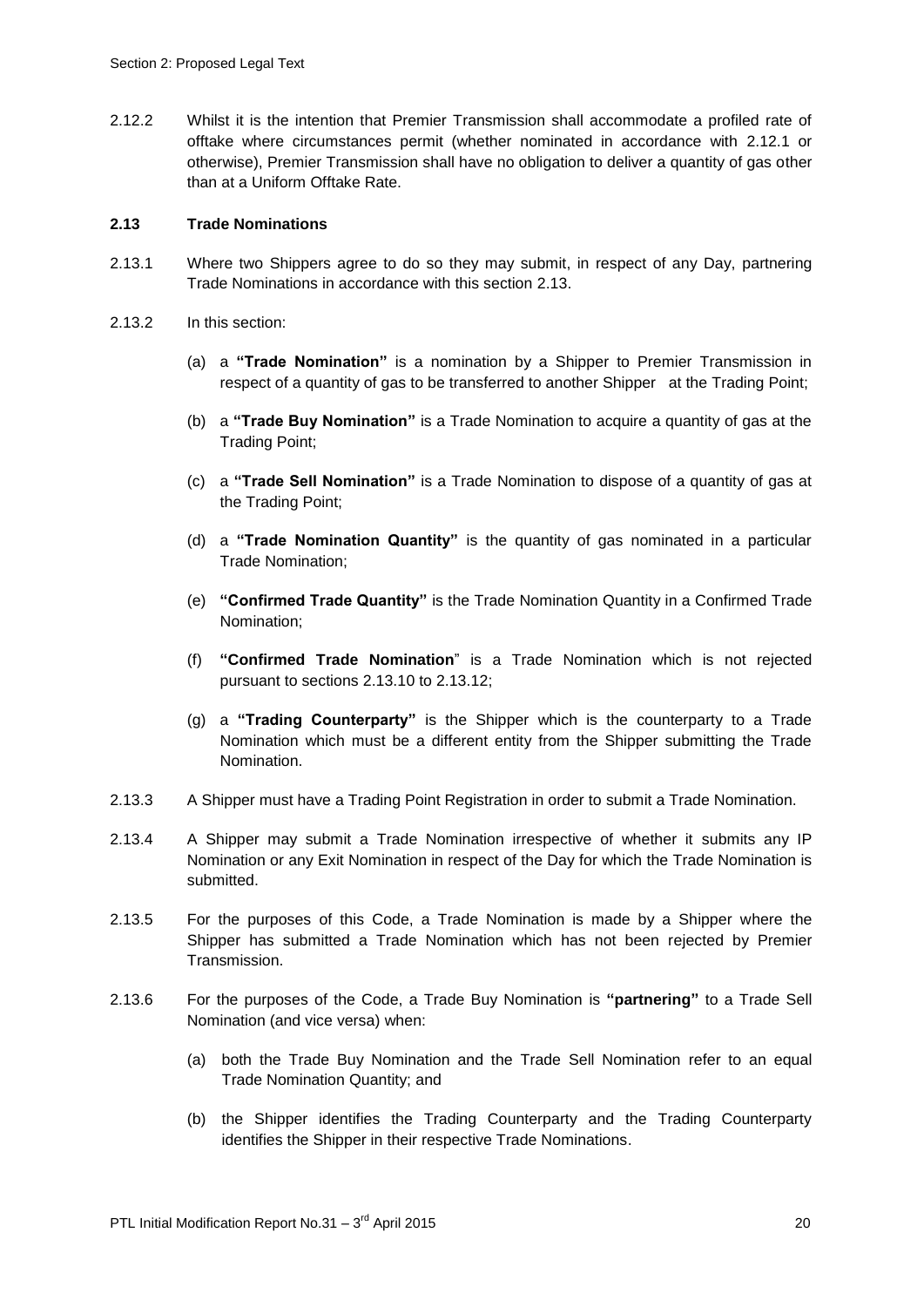#### **Content, Timing and Submission of Trade Nominations**

- 2.13.7 A Trade Nomination shall specify:
	- (a) the Gas Flow Day;
	- (b) the EIC of the Shipper;
	- (c) whether the Trade Nomination is a Trade Buy Nomination or a Trade Sell Nomination;
	- (d) the Trade Nomination Quantity (in kWh/d);
	- (e) the Trading Counterparty;
	- (f) a Trade ID;

and may also specify the time from which the Trade Nomination is to be effective, subject to section 2.13.8

- 2.13.8 The time from which a Trade Nomination is to be effective from under section 2.13.7 may be either 1 hour or 2 hours from the next Hour Bar after the Trade Nomination was submitted; and where a Shipper does not specify such a time under section 2.13.7 the Trade Nomination shall be deemed to be effective 1 hour from the next Hour Bar after the Trade Nomination was submitted.
- 2.13.9 A Trade Nomination may be submitted no earlier than 30 Days before the Gas Flow Day and no later than 02:00 on the Gas Flow Day.

#### **Processing, Acceptance and Rejection of Trade Nominations**

- 2.13.10 Premier Transmission will normally process Trade Nominations within 30 minutes of submission but in any event will process Trade Nominations no later than 30 minutes before the time the Trade Nomination is to be effective from (**"Trade Nomination Processing Time"**).
- 2.13.11 Trade Nominations which:
	- (a) do not comply with the requirements of section 2.13.7;
	- (b) do not have a partnering Trade Nomination;

shall be rejected within 30 minutes of submission.

2.13.12 Trade Nominations which are not rejected shall be deemed to be Confirmed Trade Nominations as at the end of the Trade Nomination Processing Time.

**………………………………………………………………………………………………………………………**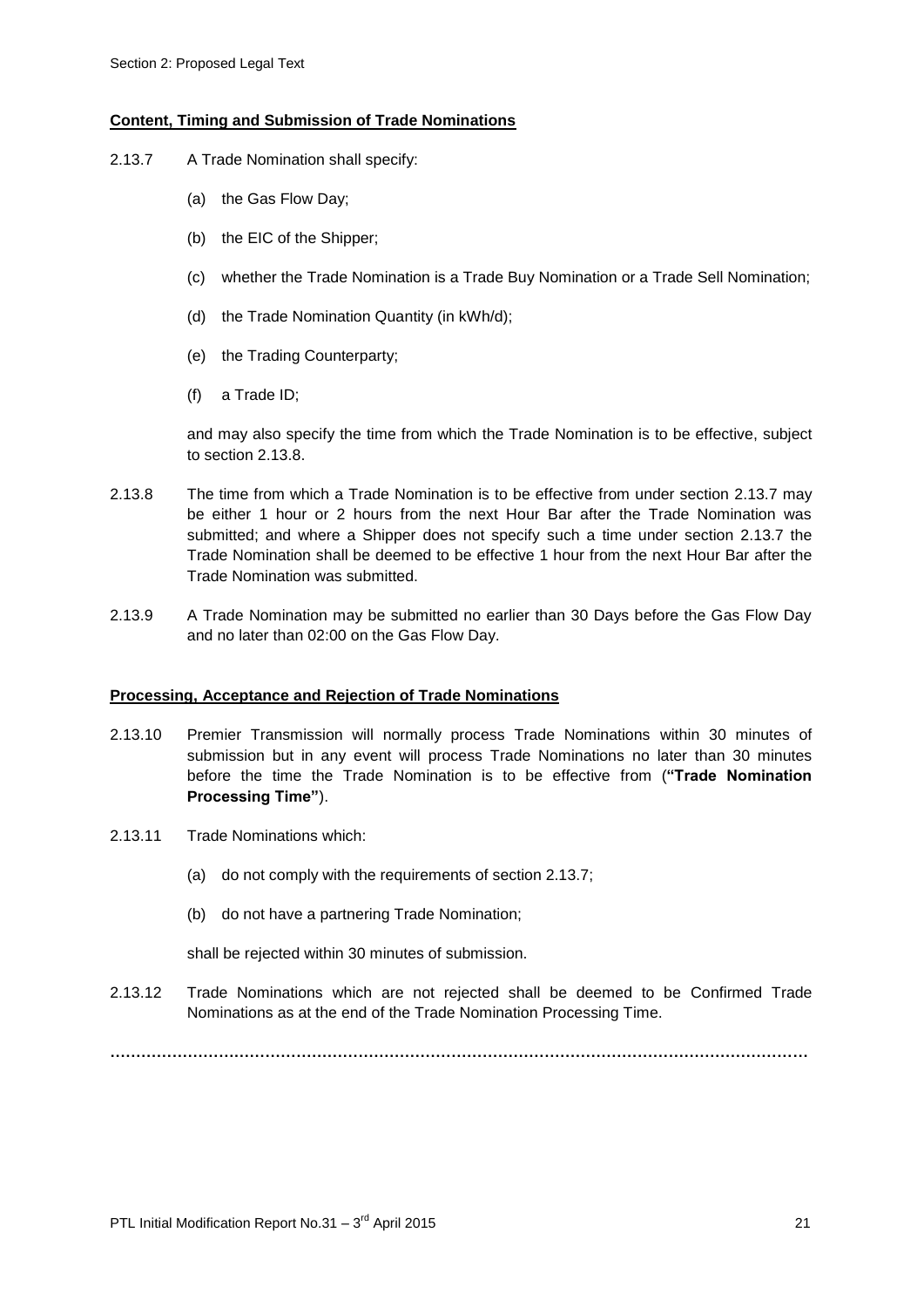*Insert new section T4 immediately after section T3 to read as follows:*

#### **Transition Section T4**

#### **T4.1 Introduction**

- T4.1.1 This section T4 sets out the provisions which will apply to Shippers from the T4 Implementation Date and sets out when:
	- (a) the modified section 2 *(Nominations)* (**"Modified Section 2"**); and
	- (b) the modified Appendix 1 *(Definitions and Interpretation)* **("Nominations Modified Appendix 1")**;

all as set out in Code Modification 31 shall be effective. Existing sections of the Code in force prior to Code Modification 31 becoming effective in accordance with this section T4 are referred to in this section T4 as **"Unmodified"**.

- $T4.1.2$  In this section  $T4$ 
	- (a) **"T4 Implementation Date"** means the date of implementation of this section T4 which shall be  $1<sup>st</sup>$  July 2015 or, if later, the date the Authority approves Code Modification 31;
	- (b) **"Nominations Operational Date"** means a date, determined and published by Premier Transmission, not earlier than the T4 Implementation Date and not later than the First Gas Flow Day in respect of which Nominations and Trade Nominations (as defined in Modified Appendix 1) can first be made under Modified Section 2;
	- (c) the **"First Gas Flow Day"** means Gas Flow Day commencing 05:00 on 1st October 2015.

#### **T4.2 Commencement of Modified Section 2**

- T4.2.1 The provisions of Modified Section 2 shall apply, with respect to the First Gas Flow Day and each subsequent Gas Flow Day, from the Nominations Operational Date, subject to T 4.2.2.
- T4.2.2 Where, in respect of section 2.5.2, there are fewer than 30 Days between the Nominations Operational Date and the First Gas Flow Day the earliest Day on which Shippers may submit IP Nominations in respect of the First Gas Flow Day (and where applicable subsequent Gas Flow Days which are within 30 Days of the Nominations Operational Date) shall be the Nominations Operational Date.
- T4.2.3 The provisions of the Unmodified section 2 shall apply with respect to Gas Flow Days before the First Gas Flow Day.
- **T4.3 Cessation of Section 18** *(Moffat Administration Agreement)*
- T4.3.1 Section 18 shall cease to apply in accordance with this section T4.3.
- T4.3.2 Section 18.1 and section 18.2 shall cease to apply with effect from the T2 Implementation Date (as defined in section T2.1.2(a)).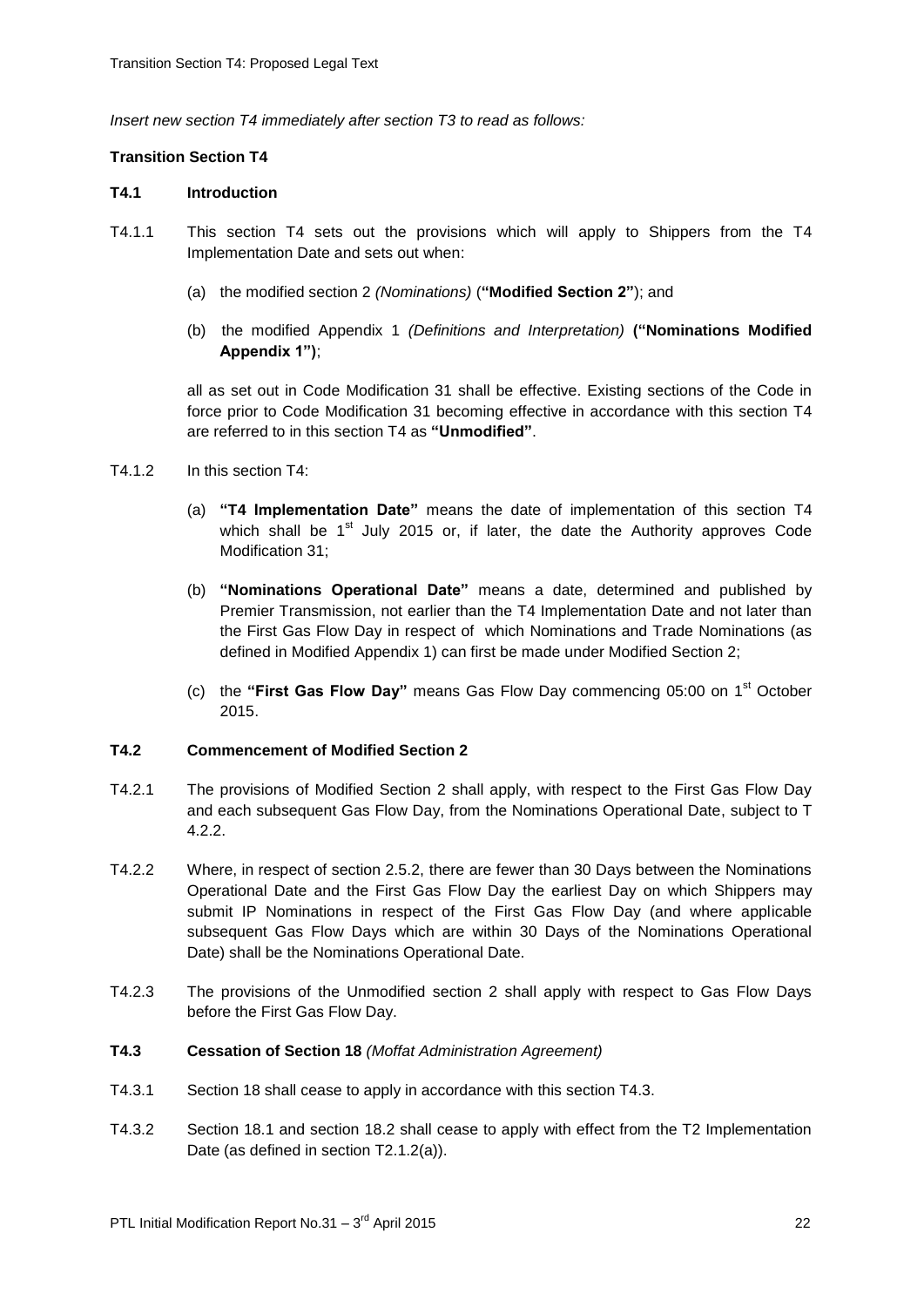- T4.3.3 Section 18.3 shall apply in respect of nominations submitted under the Unmodified section 2 in respect of Gas Flow Days prior to the First Gas Flow Day but shall not apply in respect of IP Nominations submitted in respect of the First Gas Flow Day and subsequent Gas Flow Days.
- T4.3.4 Section 18.4, section 18.5, section 18.6 and section 18.7 shall continue to apply until such time as the Moffat Administration Agreement is terminated unless otherwise specified in this Code.

#### **T4.4 Commencement of Nominations Modified Appendix 1**

T4.4.1 From the T4 Implementation Date, the terms set out in Nominations Modified Appendix 1 shall, subject to T4.5, become effective as and when use of each of those terms is required in this Code by the coming into force of the provisions set out in this section T4 and shall continue to apply thereafter.

#### **T4.5 Successional Changes to Appendix 1**

- T4.5.1 **"CAM Modified Appendix 1"** and **"CAM Effective Date"** have the meanings given to them in section T2 implemented or to be implemented in accordance with Code Modification 28 [and **"Gas Day Modified Appendix 1"** has the meaning given to it in section T3 implemented or to be implemented in accordance with Code Modification 29].
- T4.5.2 Nominations Modified Appendix 1 adds new defined terms to the Code and where relevant modifies terms set out in [Gas Day Modified Appendix 1] and CAM Modified Appendix 1
- T4.5.3 Terms contained in Unmodified Appendix 1 which are not otherwise amended or deleted by CAM Modified Appendix 1, Gas Day Modified Appendix 1, Nominations Modified Appendix 1 or any other subsequent Code Modifications shall continue to apply in this Code after the CAM Effective Date.

**………………………………………………………………………………………………………………………**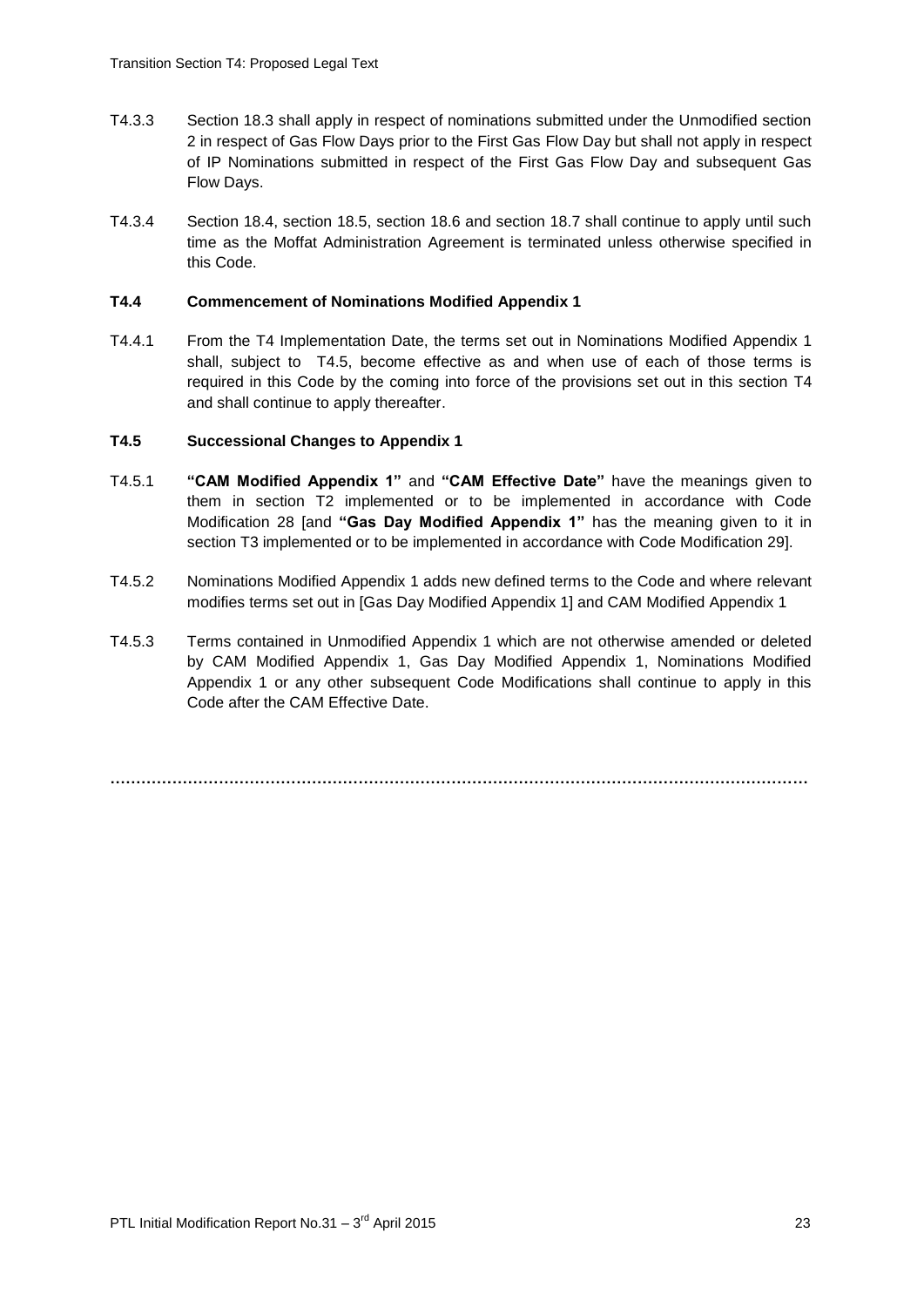*Amend Appendix 1 to include new terms (and modify existing terms) to read as shown in the list below:*

#### **APPENDIX 1**

# **DEFINITIONS AND INTERPRETATION**

# **Part I - Definitions**

| "Aggregate Change"                                  | has the meaning given to it in section 2.7.16(a);                                                                                  |
|-----------------------------------------------------|------------------------------------------------------------------------------------------------------------------------------------|
| "Aggregate Exit<br><b>Nominated Quantity"</b>       | has the meaning given to it in section 2.10.1(c) and<br>"Aggregate Exit Nominated Quantities" shall be construed<br>accordingly;   |
| "Aggregate Nominated<br>-Quantity"                  | has the meaning given to it in section 2.1.4 (b) and "Aggregate<br>Nominated Quantities" shall be construed accordingly;           |
| "Amended IP<br><b>Renomination"/ "ARNs"</b>         | has the meaning set out in section 2.7.18 and "Amended IP<br><b>Renominations"</b> shall be construed accordingly;                 |
| "Available Interruptible<br>-Capacity"              | has the meaning given to it in section 2.1.4 (a);                                                                                  |
| "Available Interruptible<br><b>VRF Capacity"</b>    | has the meaning given to it in section 2.1.4 (aa);                                                                                 |
|                                                     | "Ballylumford Nomination" has the meaning given to it in section 2.1.4 (d);                                                        |
| "Belfast Gas Exit Point<br><b>No.1 Nomination"</b>  | has the meaning given to it in section 2.1.4 (f);                                                                                  |
| "Belfast Gas Exit Point<br>No 2 Nomination"         | has the meaning given to it in section $2.1.4$ (g);                                                                                |
| <u> "Belfast Gas Exit Point</u><br>No.3 Nomination" | has the meaning given to it in section 2.1.4 (h);                                                                                  |
| "Confirmed Exit<br><b>Nomination Quantity"</b>      | has the meaning given to it in section 2.11.4 and "Confirmed<br><b>Exit Nomination Quantities"</b> shall be construed accordingly; |
| "Confirmed IP<br><b>Nomination Quantity"</b>        | has the meaning given to it in section 2.6.4 and "Confirmed IP<br><b>Nomination Quantities"</b> shall be construed accordingly;    |
| "Confirmed Trade<br>Nomination"                     | has the meaning given to it in section 2.13.2(f) and "Confirmed<br>Trade Nomination Quantities" shall be construed accordingly;    |
| "Confirmed Trade                                    |                                                                                                                                    |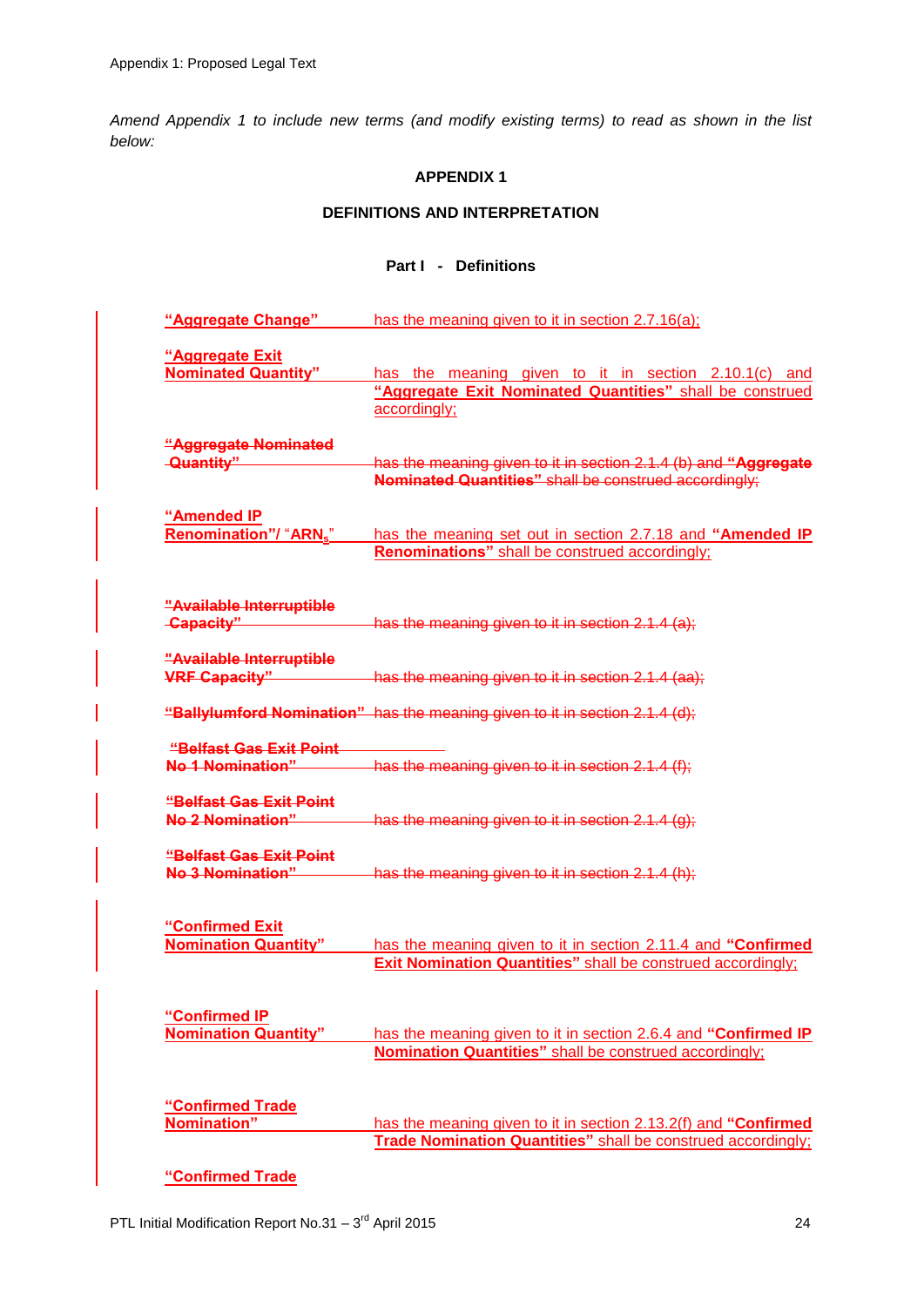| Quantity"              | has the meaning given to it in section 2.13.2(e) and<br>"Confirmed Trade Quantities" shall be construed accordingly;            |
|------------------------|---------------------------------------------------------------------------------------------------------------------------------|
|                        |                                                                                                                                 |
| "Counterparty IP       |                                                                                                                                 |
| Nomination"            | has the meaning given to it in section 2.4.2 and "Counterparty                                                                  |
|                        | IP Nominations" shall be construed accordingly;                                                                                 |
| "Counterparty IP       |                                                                                                                                 |
| <b>Renomination</b> "  | has the meaning given to it in section 2.4.2 and "Counterparty                                                                  |
|                        | <b>IP Renominations"</b> shall be construed accordingly;                                                                        |
|                        |                                                                                                                                 |
|                        |                                                                                                                                 |
| "Counterparty Shipper" | means a corresponding shipper on the Interconnected System<br>which is to deliver gas to or offtake gas from the Interconnected |
|                        | System at an IP pursuant to the Adjacent Transporter's                                                                          |
|                        | Rulebook ; has the meaning given to it in section 2.4.2 and                                                                     |
|                        | "Counterparty Shippers" shall be construed accordingly;                                                                         |
|                        |                                                                                                                                 |
| "Curtailment Quantity" | has the meaning given to it in section 2.7.12(b);                                                                               |
| "ט"                    | has the meaning given to it in section 2.4.3 (b); means a given                                                                 |
|                        | <b>Gas Flow Day;</b>                                                                                                            |
|                        |                                                                                                                                 |
| "D-1"                  | has the meaning given to it in section 2.4.3 (b); means the Day<br>before D;                                                    |
|                        |                                                                                                                                 |
|                        |                                                                                                                                 |
| "Daily Profile"        | has the meaning given to it in section 2.12.2 and 2.12.3;                                                                       |
|                        |                                                                                                                                 |
| "Direction of Change"  | has the meaning given to it in section 2.7.16(b);                                                                               |
|                        |                                                                                                                                 |
| "Double-Sided"         | has the meaning given to it in section 2.4.7(a);                                                                                |
|                        |                                                                                                                                 |
| "Eligible IP           |                                                                                                                                 |
| <b>Renominations"</b>  | has the meaning given to it in section 2.7.15 and "Eligible IP                                                                  |
|                        | <b>Renomination"</b> shall be construed accordingly;                                                                            |
|                        |                                                                                                                                 |
|                        | "Eligible Renominations" has the meaning given to it in section 2.10A.2;                                                        |
|                        |                                                                                                                                 |
| "Exceptional Event"    | means any unplanned event that may cause, for a limited                                                                         |
|                        | period, capacity reductions affecting the quantity of gas at an                                                                 |
|                        | <b>Interconnection Point;</b>                                                                                                   |
| "Exit Nomination"      | has the meaning given to it in section $2.8.2(a)$ ; means a                                                                     |
|                        | Shipper's nomination to Premier Transmission of a quantity of                                                                   |
|                        | gas to be offtaken from an Exit Point on a Day and "Exit                                                                        |
|                        | Nominations" shall be construed accordingly;                                                                                    |
| "Exit Nominated        |                                                                                                                                 |
| <b>Quantity"</b>       | has the meaning given to it in section 2.10.1(b) and "Exit                                                                      |
|                        | Nominated Quantities" shall be construed accordingly;                                                                           |
|                        |                                                                                                                                 |
| "Exit Nomination       |                                                                                                                                 |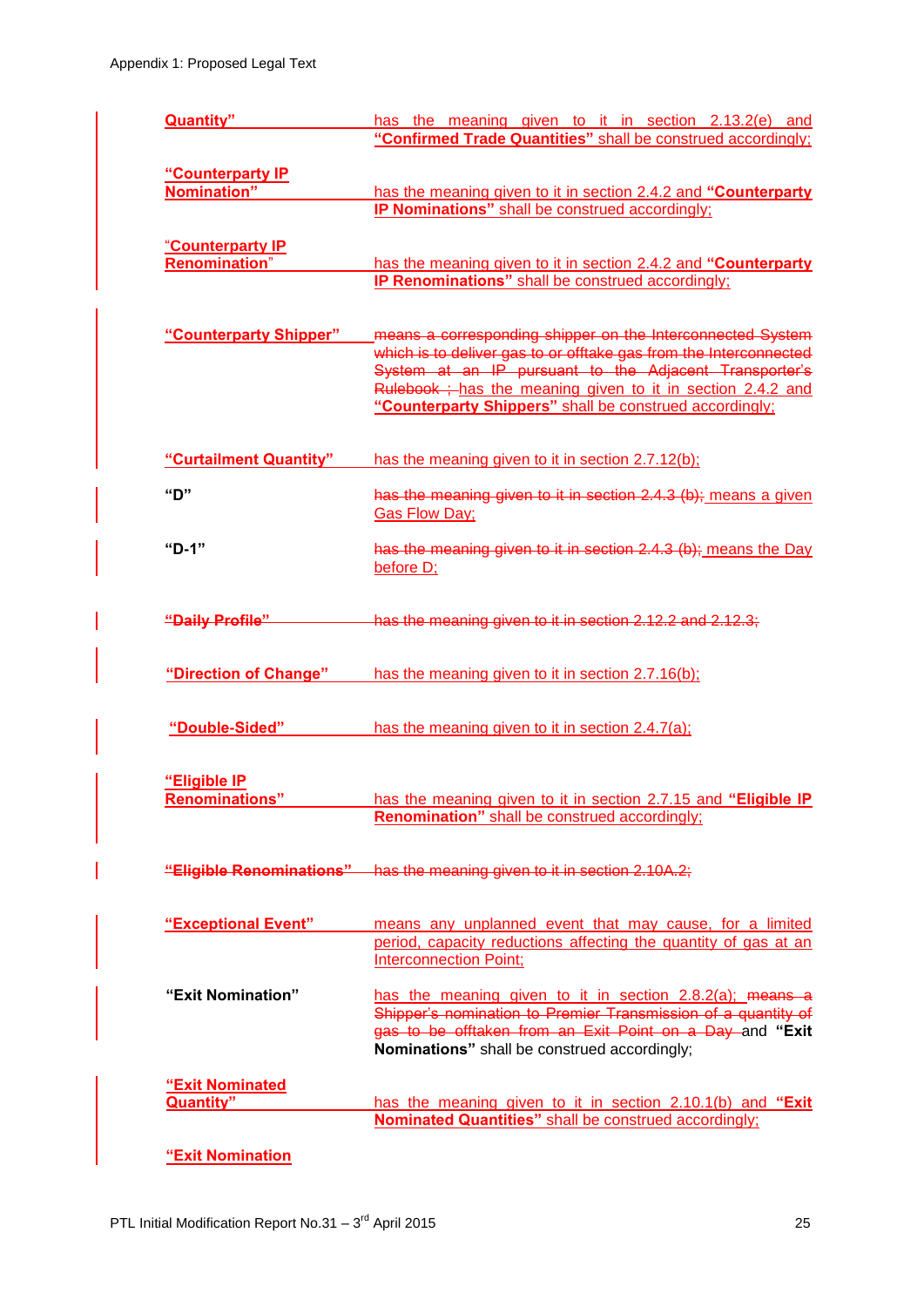| Quantity"                                        | has the meaning given to it in section 2.10.1(a) and "Exit<br><b>Nomination Quantities"</b> shall be construed accordingly; |
|--------------------------------------------------|-----------------------------------------------------------------------------------------------------------------------------|
|                                                  |                                                                                                                             |
| "Exit Renomination"                              | has the meaning given to it in section 2.8.2(b) and "Exit<br><b>Renominations"</b> shall be construed accordingly;          |
|                                                  |                                                                                                                             |
| "Exit Renomination<br><b>Effective Time"</b>     | has the meaning given to it in section 2.9.12(b);                                                                           |
| "Firm Nominated                                  |                                                                                                                             |
| Quantity"                                        | has the meaning given to it in section 2.2.1 and "Firm<br>Nominated Quantities" shall be construed accordingly;             |
| "Hour Bar"                                       | has the meaning given to it in section 2.2.5;                                                                               |
| "Initiating Transporter"                         | either Premier Transmission or the Adjacent<br>means                                                                        |
|                                                  | Transporter, as agreed between them and approved by the<br>Authority, and who is responsible for receiving Single-Sided     |
|                                                  | Nominations and passing them on to the Matching Transporter:                                                                |
| "Interruptible<br><b>Nominated</b>               |                                                                                                                             |
| -Quantity"                                       | has the meaning given to it in section 2.2.2 and shall be                                                                   |
|                                                  | construed accordingly and "Interruptible Nominated<br><b>Quantities"</b> shall be construed accordingly;                    |
| "Interruptible VRF<br>Nomination"                |                                                                                                                             |
|                                                  | has the meaning given to it in section 2.1.4 (cc);                                                                          |
| "Interruptible VRF<br><b>Nominated Quantity"</b> | has the meaning given to it in section 2.2.3;                                                                               |
| "IP Entry Nomination"                            | has the meaning given to it in section 2.3.2(b) and "IP Entry                                                               |
|                                                  | <b>Nominations"</b> shall be construed accordingly;                                                                         |
| "IP Entry Renomination"                          | has the meaning given to it in section 2.3.2(e) and "IP Entry                                                               |
|                                                  | Renominations" shall be construed accordingly;                                                                              |
| "IP Nominated Quantity"                          | has the meaning given to it in section 2.6.13 and "IP<br>Nominated Quantities" shall be construed accordingly;              |
| "IP Nomination"                                  | has the meaning given to it in section 2.3.2(a) and "IP                                                                     |
|                                                  | Nominations" shall be construed accordingly;                                                                                |
| "IP Nomination Quantity"                         | has the meaning given to it in section $2.3.2(g)$ and "IP                                                                   |
|                                                  | <b>Nomination Quantities"</b> shall be construed accordingly;                                                               |
| "IP Renomination"                                | has the meaning given to it in section 2.3.2(d) and "IP                                                                     |
|                                                  | <b>Renominations"</b> shall be construed accordingly;                                                                       |
| "IP Renomination                                 |                                                                                                                             |
| <b>Amendment Quantity"/</b><br>"RAQ"             |                                                                                                                             |
|                                                  | has the meaning given to it in section 2.7.17(a);                                                                           |
| "IP Renomination                                 |                                                                                                                             |
| <b>Effective Time"</b>                           | has the meaning given to it in section 2.5.12(b);                                                                           |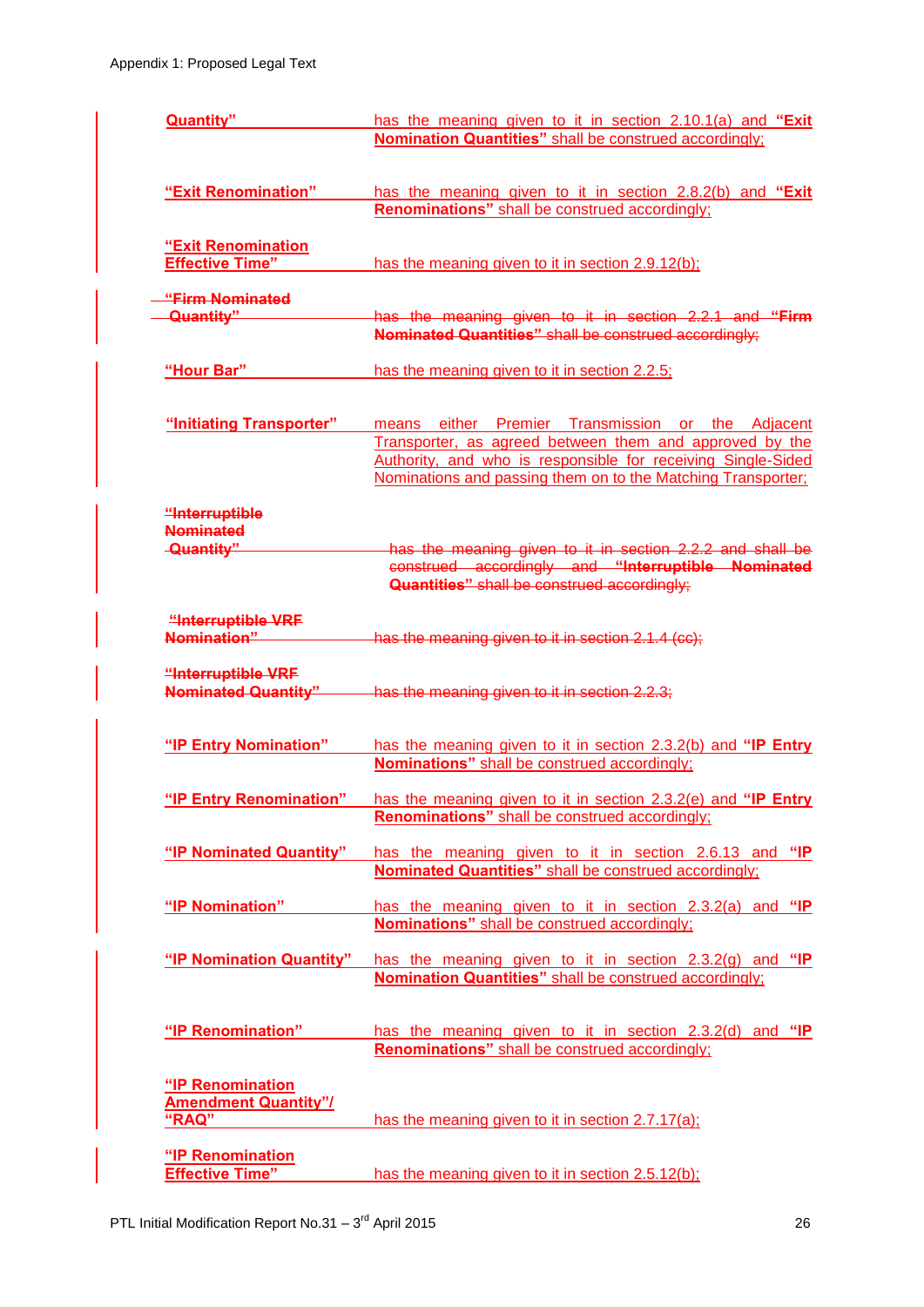| "Matched Matrix"                                                                        | has the meaning given to it in the Moffat Administration<br>Agreement;                                                                                                                                                                                                                          |
|-----------------------------------------------------------------------------------------|-------------------------------------------------------------------------------------------------------------------------------------------------------------------------------------------------------------------------------------------------------------------------------------------------|
| "Matching" / "Matched"                                                                  | has the meaning given to it in section 2.6.7;                                                                                                                                                                                                                                                   |
| "Matching Matrix"                                                                       | has the meaning given to it in the Moffat Administration<br>Agreement;                                                                                                                                                                                                                          |
| "Matching Nominations"                                                                  | has the meaning given to it in the Moffat Administration<br>Agreement;                                                                                                                                                                                                                          |
| "Matching Procedures<br>and Rules"                                                      | has the meaning given to it in section 2.6.6;                                                                                                                                                                                                                                                   |
| "Matching                                                                               |                                                                                                                                                                                                                                                                                                 |
| -Renominations"                                                                         | has the meaning given to it in the Moffat Administration<br>Agreement;                                                                                                                                                                                                                          |
| "Matching Transporter"                                                                  | either Premier Transmission or the Adjacent<br>means<br>Transporter, as agreed between them and approved by the<br>Authority, who is responsible for applying the Matching Rules<br>and Procedures;                                                                                             |
| "Maximum Available<br><b>Interruptible VRF Capacity</b><br>(Carrickfergus)"             | means the maximum amount of Available Interruptible VRF<br>Capacity which shall be available at Carrickfergus Connected<br>Systems Point as approved from time to time by the Authority<br>and published by Premier Transmission;                                                               |
| "Maximum Available<br><b>Interruptible VRF Capacity</b><br>(Moffat Virtual Exit Point)" | means the maximum amount of Available Interruptible VRF<br>Capacity which shall be available at Moffat Virtual Exit Point as<br>published by Premier Transmission from time to time;                                                                                                            |
| "Modified Balancing<br>Charge"                                                          | means the Balancing Charge to be applied following the                                                                                                                                                                                                                                          |
|                                                                                         | circumstances set out in section 2.10.2(b);                                                                                                                                                                                                                                                     |
| "Moffat-related Nominated<br>Quantity"                                                  | means a Shipper's Nominated Quantity in respect of an Exit<br>Point, or where a Shipper has Nominated Quantities at multiple<br>Exit Points, the Aggregate Nominated Quantity which will be<br>delivered to the Transportation System at Moffat Entry Point in<br>respect of those Exit Points; |
| "Moffat Virtual Exit Point<br>Interruptible VRF<br>Nomination"                          | has the meaning given to it in section 2.1.4 (hhh);                                                                                                                                                                                                                                             |
| "Negative Implied IP<br><b>Nomination Flow Rate"</b>                                    | has the meaning given to it in section 2.5.15;                                                                                                                                                                                                                                                  |
|                                                                                         |                                                                                                                                                                                                                                                                                                 |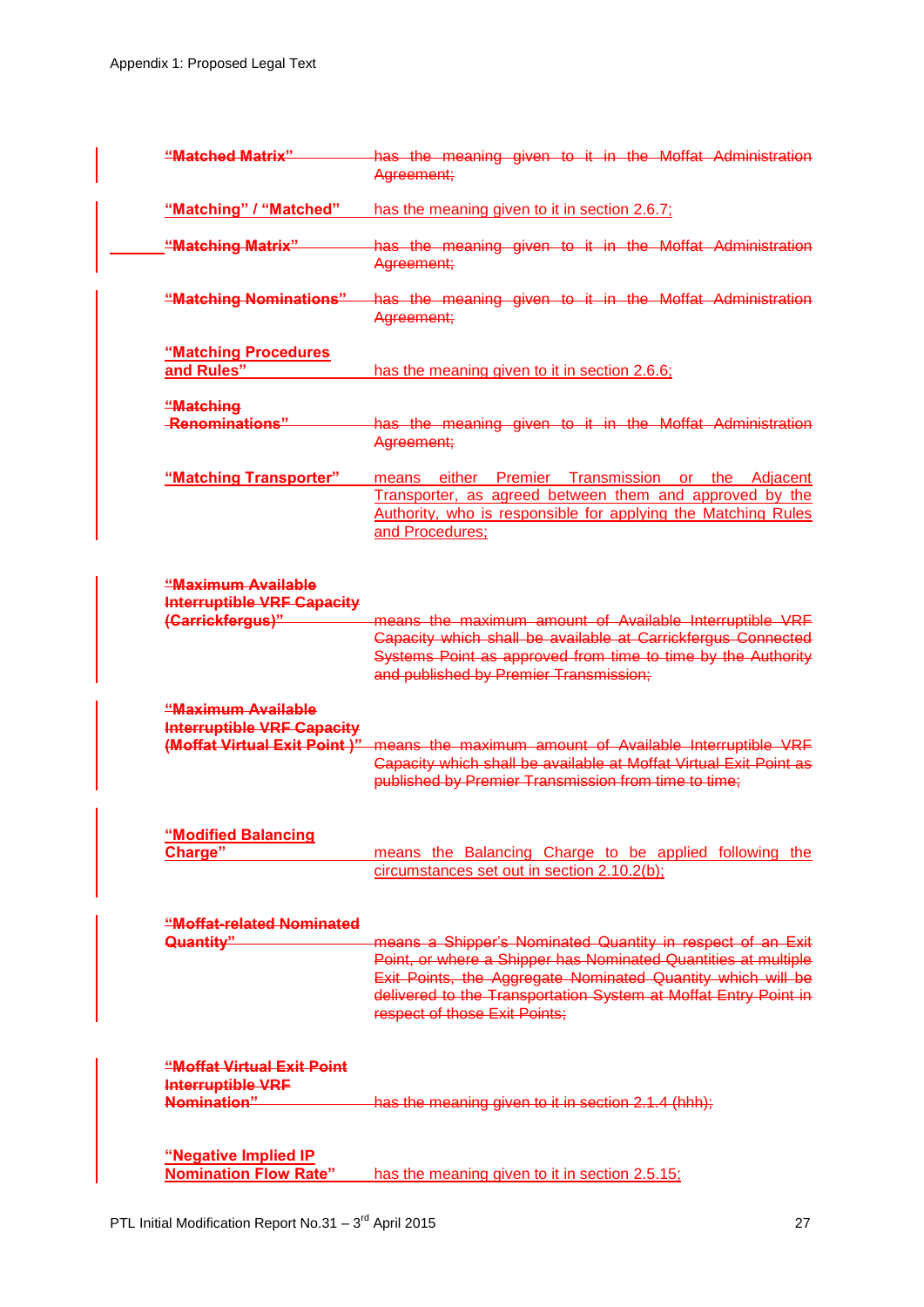# **"Negative Implied Exit**

has the meaning given to it in section 2.9.15;

| "Nomination"                                 | has the meaning given to it in section $2.1.4$ ( $6)2.2.1(a)$ and<br>"Nominated"and "Nominations"<br>shall<br>be<br>construed<br>accordingly; |
|----------------------------------------------|-----------------------------------------------------------------------------------------------------------------------------------------------|
| "Nomination Mismatch"                        | has the meaning given to it in the Moffat Administration<br>Agreement;                                                                        |
| "Nomination Mismatch                         |                                                                                                                                               |
| -Notice"                                     | has the meaning given to it in the Moffat Administration<br>Agreement;                                                                        |
| "Nominated Quantity"                         | has the meaning given to it in section 2.2.1(d) and "Nominated<br><b>Quantities"</b> shall be construed accordingly;                          |
| "Nomination Quantity"                        | has the meaning given to it in section 2.2.1(c) and<br>"Nomination Quantities" shall be construed accordingly;                                |
| "Processed IP                                |                                                                                                                                               |
| <b>Nomination Quantity"</b>                  | has the meaning given to it in section 2.6.3 and "Processed IP<br><b>Nomination Quantities</b> " shall be construed accordingly;              |
| "Renomination"                               | has the meaning given to it in section 2.1.4 (d) 2.2.1(b) and<br>"Renominations" shall be construed accordingly;                              |
| "Renomination<br><b>Mismatch Notice"</b>     | has the meaning given to it in the Moffat Administration<br>Agreement;                                                                        |
| "Single-Sided"                               | has the meaning given to it in section 2.4.7(b);                                                                                              |
|                                              | "Stranraer Nomination" has the meaning given to it in section 2.1.4 (g):                                                                      |
| "Trade Buy Nomination"                       | has the meaning given to it in section 2.13.2(b);                                                                                             |
| "Trade Nomination"                           | has the meaning given to it in section 2.13.2(a) and "Trade<br>Nominations" shall be construed accordingly;                                   |
| "Trade Nomination<br><b>Processing Time"</b> | has the meaning given to it in section 2.13.10;                                                                                               |
| "Trade Nomination<br><b>Quantity</b> "       | has the meaning given to it in section 2.13.2(d) and "Trade<br><b>Nomination Quantities"</b> shall be construed accordingly;                  |
| "Trade Sell Nomination"                      | has the meaning given to it in section 2.13.2(c);                                                                                             |